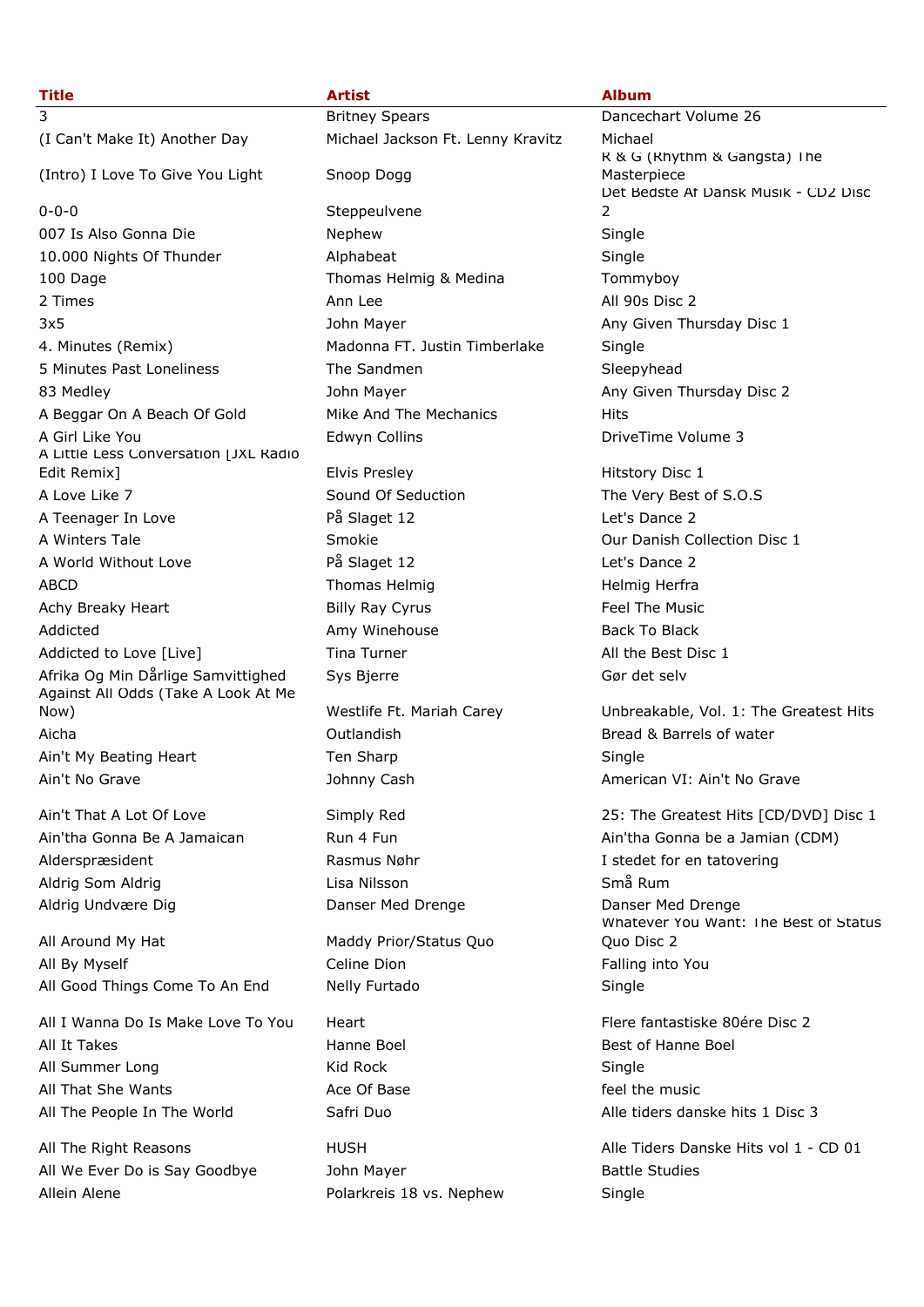Allein Allein Polarkreis 18 Single Alt Hvad Jeg Er Lilholt Band Gi' det blå tilbage CD 1 Alt I Alt Ray Dee Ohh Too Always Bon Jovi Cross Road Amazing Aerosmith Big Ones Amazing Seal Hits American Pie **Matoma** Madonna Music [Import Box Set] An Angel The Kelly Family Cover the Hump Angel Shaggy Single Angel In The Night **Basshunter** Basshunter Single Angels **Angels Robbie Williams Life Thru a Lens Lens Life Thru a Lens** Another Cup Of Coffee Mike And The Mechanics Hits Are You Gonna Go My Way **Lenny Kravitz Connect Accord Greatest Hits** Greatest Hits

Armband Lisa Nilsson Små Rum Around The World **ATC** ATC **ATC** Single Around The World **AQUA** ACCE ACCESS AGUA Cartoon Heroes: Best of Aqua As Long As You Love Me **Backstreet Boys** Backstreet's Backstreet's Backstreet's Backstreet's Backstreet's Backstreet's Backstreet's Backstreet's Backstreet's Backstreet's Backstreet's Backstreet's Backstreet's Backstreet's At The Bottom **Beth Hart** Beth Hart 37 Days At Være På Vej Til Den Man Elsker På Slaget 12 Hymmun Hjem til Århus - 18 Hits Baby Boy Me & My Single Baby I Love Your Way **Big Mountain Big Mountain** All 90s Disc 1

Baby One More Time **Britney Spears** 

Back To Black Amy Winehouse Back To Black To Black To Black To Black To Black Bad Boys **Inner Circle All 90s Disc 1** Bad Medicine **Bon Jovi Cross Road** Cross Road Cross Road Bag De Blå Bjerge Moonjam Moonjam's Greatest Bailamos Enrique Iglesias Single Bambi På Glatis (Club ver) Dodo and the dodo's Dodo And The Dodo's 2

Bang Out Snoop Dogg Bara Lite Kärlek Lisa Nilsson Små Rum Bare En Pige/Just A Girl **L.O.C. Feat. Tech N9NE** Single Bawler Hele Dagen **Dance Chart 25** Johnson **Dance Chart 25** Be My Lover **La Bouche** La Bouche **All 90s Disc 2** Be With You (LP Version) Enrique Iglesias Enrique Beautiful **Christina Aguilera** Stripped Christina Aguilera Stripped Stripped Beautiful Day U2 The Best of 1990-2000 Beautiful Girl Sean Kingston Sean Kingston Single Beautiful Liar (Radio Mix) Beyoncé, Shakira Single Because You Loved Me **Falling into You** Celine Dion Falling into You Bed Of Roses **Bon Jovi Cross Road Bon Jovi Cross Road** Behind The Mask **Michael Jackson** Michael Jackson Michael Jackson Michael

Believe Cher Single

Are You Ready **AC/DC** AC/DC AC/DC AC/DC AC/DC Live [Collector's Edition] Disc 2 The Singles Collection [Jive Box Set] Disc 9 Back For Good **Take That** Take That Greatest Hits (CD, Comp) at Discogs Back To The 80's **AQUA** Cartoon Heroes: Best of Aqua Back to You **Back to You John Mayer** Any Given Thursday Disc 1 Bad Romance **Easily Communist Club Caga** Club Caga The Fame (Special Edition) R & G (Rhythm & Gangsta) The Masterpiece Barbie Girl **AQUA** Cartoon Heroes: Best of Aqua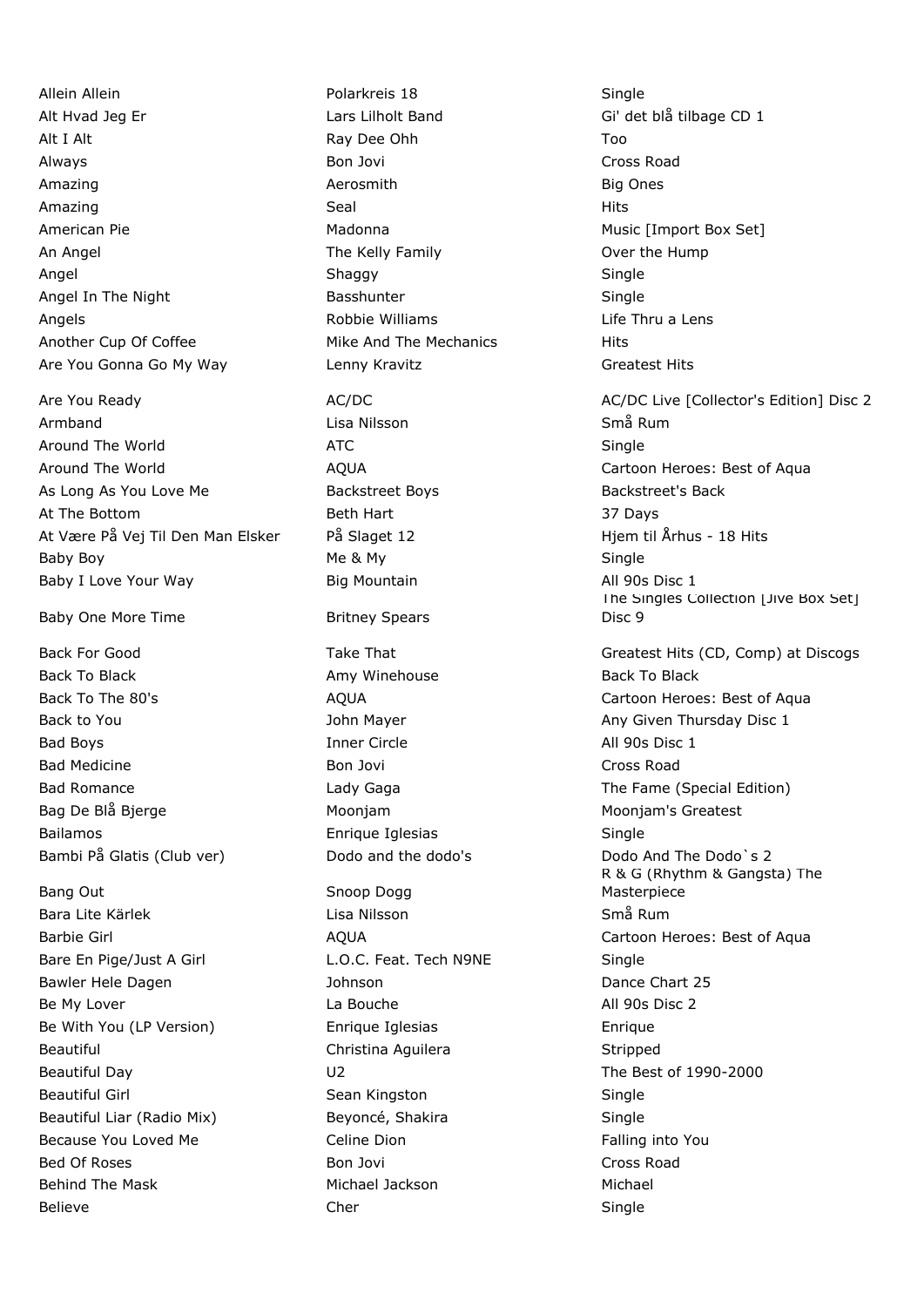Bell'star **Kim Larsen** Berlin Nordstrøm Nordstrøm Dagdrømmer Best Day (Freddy Keys Remix) Carpark North Carpare. Dance. Dk Best for Last Adele 19 Bette Davis Eyes **Kim Carnes** Communication Carnes Gypsy Honeymoon Better The Devil You Know **Kylie Minogue** Number 2016 Ultimate Kylie Disc 1 Big Girl (You Are Beautiful) Mika Mika Life in Cartoon Motion

Big Girl Now

Black Or White Michael Jackson

Boom Boom Boom Boom! (Radio) Vengaboys

Boom Boom Boom Boom! (XXL) Vengaboys Boom Boom Pow (Dirty Club) Black Eyed Peas Single

Byens Bedste Bryster (Original Version) Spar2 Byens Bedste Bryster (Single) C.L.A.P. Your Hands (Original) Sound of Seduction The Very Best of S.O.S

Lady GaGa Feat. New Kids On The Block Block The Fame (Special Edition) Bigger Than My Body John Mayer Heavier Things Biggest Mistake The Rolling Stones A BIGGER BANG Bjergene På Mols **Poul Krebs** Poul Krebs Kosmorama Black And Yellow **Example 20 Wiz Khalifa** Rolling Papers Rolling Papers Black Betty **Single Single Single Single Single** Tom Jones **Single Single** Blaze Of Glory **Bon Jovi** Bon Jovi Cross Road Blinde hjerter (Club ver) Dodo and the dodo's Dodo And The Dodo's 2 Blown Away (Feat. Styles P) Akon Akon Konvicted Blå Sko Kim Larsen Kim Larsen & Kjukken Boing! Nik & Jay De Største Bones **Sam's Town Sam's Town Sam's Town Sam's Town** Sam's Town Sam's Town Sam's Town Sam's Town Sami Bonsoir Madame The South Consoling Big Fat Snake The Recycled - disc 2 Boom (Hit 'N' Run Disco Mix) Sisse Marie Cassen Marie Communist Control Dance. Dk Boten Anna **BassHunter** BassHunter **Single** Boten Anna Single Boulevard of Broken Dreams Green Day Green Day Boyfriend **Alphabeat** Alphabeat Single Boys Boys Boys **Example 2** Lady GaGa The Fame (Special Edition) Break The Ice **Britney Spears** Britney Spears Blackout Breaking News Michael Jackson Michael Bring Back Superman **Kashmir** Kashmir Cruzential Broken Wings **Broken Adams** Bryan Adams **11** and the Broken Wings and the Bryan Adams **11** Brug dit hjerte som telefon **Paprika Steen & Martin Brygman** Hannibal & Jerry Bumble Bees **AQUA** Aquarius AQUA Burn It **Burn It Carpark North** Best Days By The Way **Red Hot Chili Peppers** Single By the way single September 2011 The Red Hot Chili Peppers single

Believe Again **Brinck** Brinck **Dansk Melodi Grand Prix 2009** Belisa Moonjam Moonjam's Greatest Kim Larsen's Greatest: Guld & Grønne Skove

HIStory: Past, Present and Future, Book I Disc 1

Bonny **AC/DC** AC/DC AC/DC AC/DC AC/DC AC/DC Eive [Collector's Edition] Disc 2 Boom Boom Boom Boom! [UK CD Single] Boom Boom Boom Boom! | UK CD Single]

Bop Bop Baby The Greatest Hits Westlife The Unbreakable, Vol. 1: The Greatest Hits

Butterfly Unite Alle Tiders Danske Hits 1 - CD 2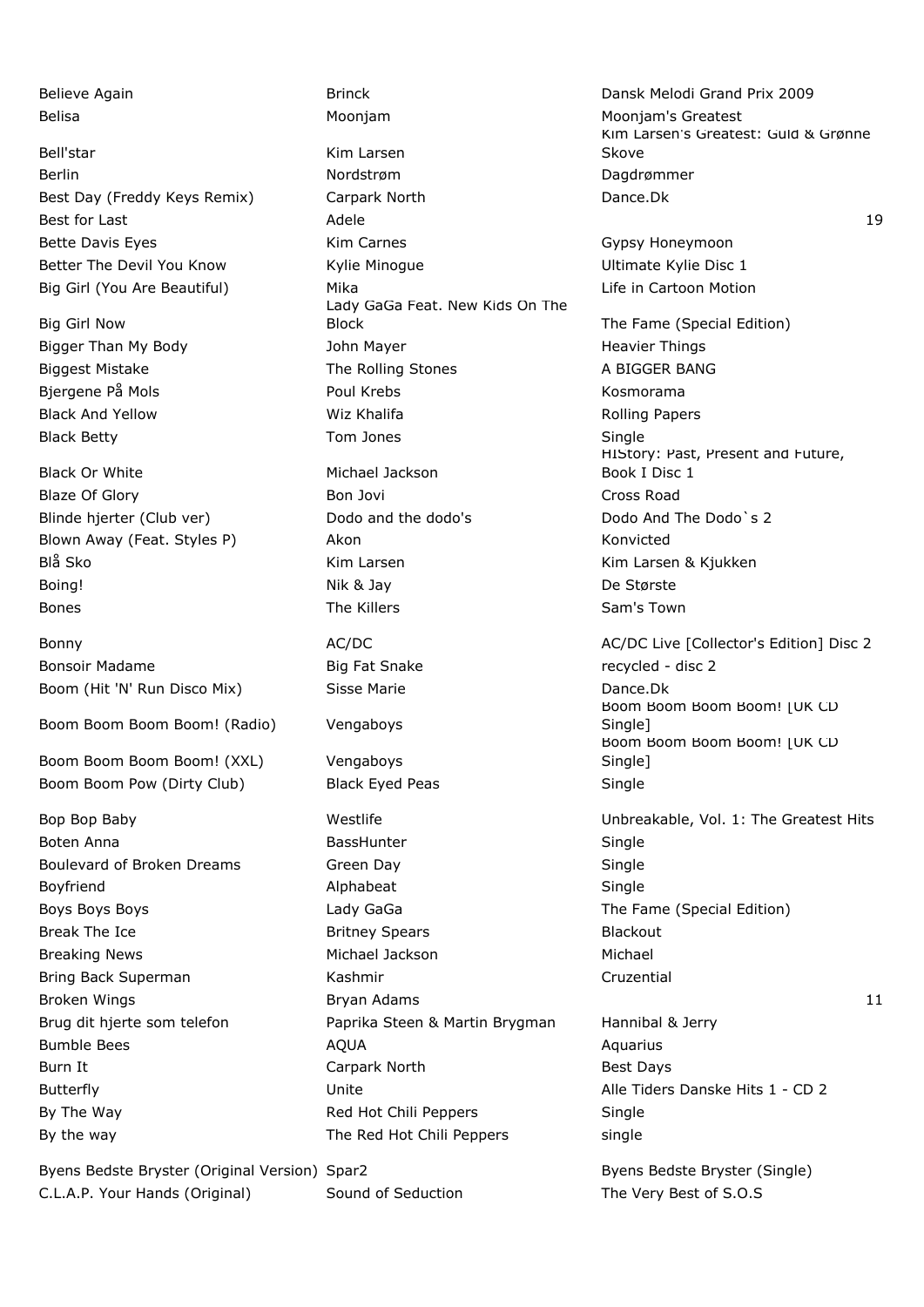Cafe Måneskin Lars Lilholt Band Gi' det blå tilbage CD 1 Califonication The Red Hot Chili Peppers single Call On Me **Eric Prydz Example 2005 Call On Me Now Dance 2005** Can I Get A Flicc Witchu (Featuring Bootsy Collins) Snoop Dogg Can I Touch You...There? Michael Bolton The Ultimate Collection - CD 1 Can U Control Yo Hoe (Featuring Soopafly) Soopafly Snoop Dogg Candyman Christina Aguilera Single

Can't Fight The Moonlight (Original) LeAnn Rimes The Best of LeAnn Rimes Can't Fight The Moonlight (Remix) LeAnn Rimes The Best of LeAnn Rimes Can't Get You Out Of My Head Kylie Minogue Ultimate Kylie Disc 2 Can't Hold Us Down (feat. Lil' Kim) Christina Aguilera Stripped

Can't Stop This Thing We Have Started Bryan Adams So Far So Good Caravan Of Love **Sound Of Seduction** The Very Best of S.O.S Carrying A Torch Tom Jones Carrying a Torch Tom Jones Carrying a Torch Carrying a Torch Cartoon Heroes **AQUA** Cartoon Heroes: Best of Aqua Caught Up (Bimbo Jones Remix) Usher Dance. Dk Celebration Madonna Single

Change The World **Example 2** Eric Clapton Chasing Pavements **Adele** 19 Adele 19 and 20 Adele 19 and 20 and 20 and 20 and 20 and 20 and 20 and 20 and 20 and 20 and 20 and 20 and 20 and 20 and 20 and 20 and 20 and 20 and 20 and 20 and 20 and 20 and 20 and 20 and 20 Cherry **Amy Winehouse** Frank Circus Britney Spears Circus Cloud no 9 and Single Single Bryan Adams and Single Single Clown Song **Clown-Song** P-Control P-Control Clown-Song Coco Jambo Mr. President All 90s Disc 1  $\blacksquare$ Cold Shoulder and Adele 19 and Adele 19 and Adele 19 and Adele 19 and Adele 19 and Adele 19 and Adele 19 and Adele 19 and Adele 19 and Adele 19 and Adele 19 and Adele 19 and Adele 19 and Adele 19 and Adele 19 and Ade Come Back to Bed **Come Back to Bed** John Mayer **Heavier Things** 

Come Undone The Robbie Williams The Escapology [UK] Comfortable **Comfortable** John Mayer **Any Given Thursday Disc 2** Concrete And Clay På Slaget 12 Let's Dance 2 Constant Craving The Constant Craving Constant Craving Constant Craving A.D. Lang Cool Corona [Radio Version] Nice Device Nice Single

Cose Della Vita Eros Ramazzotti/Tina Turner All the Best Disc 2 Cotton Eye Joe **Cotton Eye Joe Cream Of Summer** Rednex **Cream Of Summer** Could I Have This Kiss Forever Enrique Iglesias Enrique Could It Be Magic (Radio Rapino Couldn't Say Goodbye Tom Jones Tom Jones Carrying a Torch Covered In Rain **Any Covered In Rain** John Mayer Any Given Thursday Disc 2 Crashing Down Beth Hart 37 Days Crazy Aerosmith Big Ones

R & G (Rhythm & Gangsta) The Masterpiece R & G (Rhythm & Gangsta) The Masterpiece

Clapton Chronicles: The Best of Eric Clapton [Australia Bonus Tracks]

City Love **City Love City Love John Mayer Any Given Thursday Disc 1** City Of Dreams The Loft Alle tiders danske hits 1 Disc 3 Clocks Coldplay A Rush Of Blood To The Head

Come On Over **Shania Twain Come On Over - International Version** Come On Over - International Version

Copenhagen Streetlight Baal Alle Tiders Danske Hits vol 1 - CD 01

Version) Take That Greatest Hits (CD, Comp) at Discogs Greatest Hits (CD, Comp) at Discogs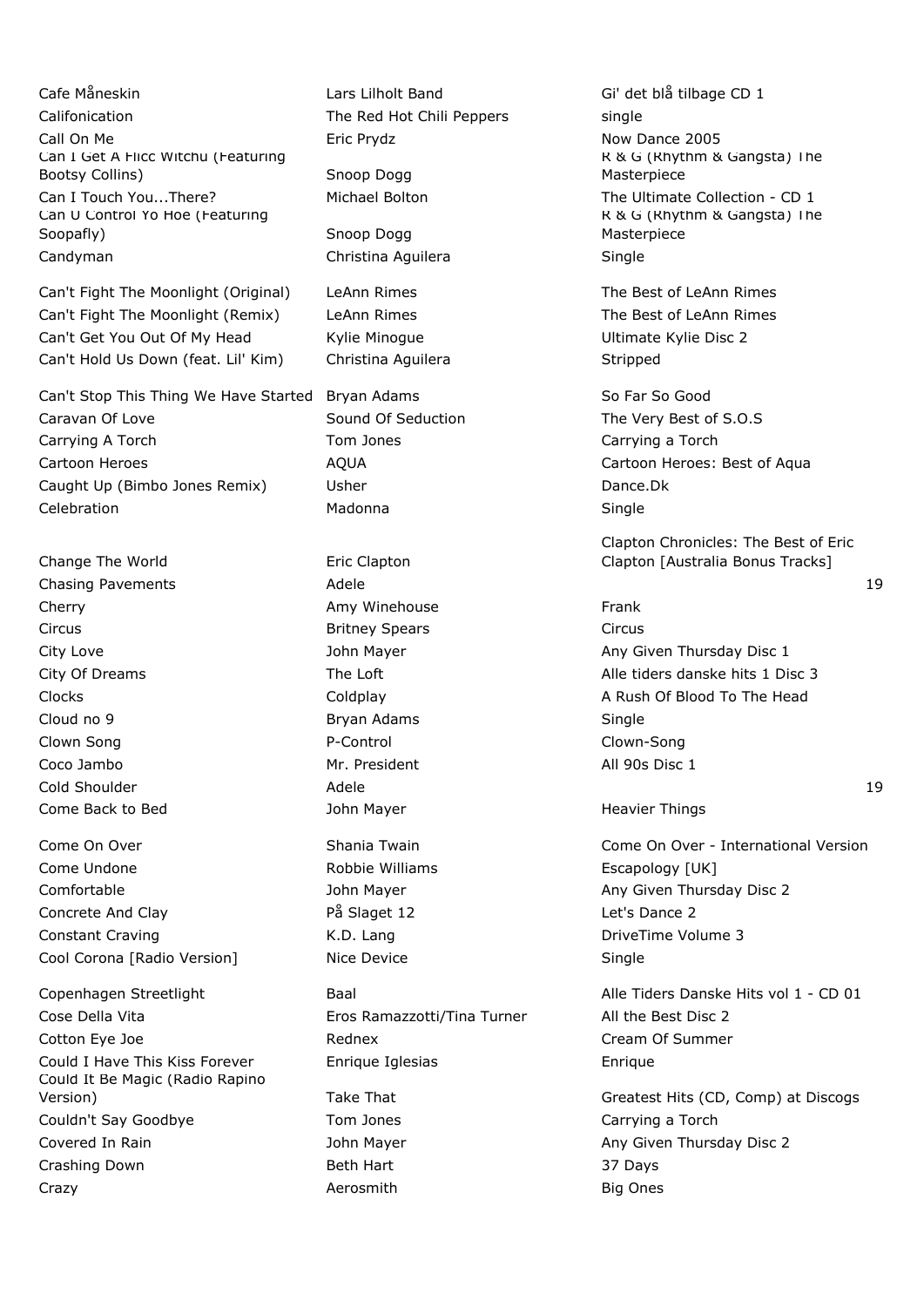Crazy Crazy Crazy Crazy Crazy Crazy Crazy Crazy Crazy Crazy Crazy Crazy Crazy Crazy Crazy Crazy Crazy Crazy Crazy Crazy Crazy Crazy Crazy Crazy Crazy Crazy Crazy Crazy Crazy Crazy Crazy Crazy Crazy Crazy Crazy Crazy Crazy Crazy Seal Hits Crazy for You and the Adele 19th Adele 19th Adele 19th Adele 19th Adele 19th Adele 19th Adele 19th Adele 19th Adele Cryin' Aerosmith Big Ones Cuts Like A Knife **Bryan Adams** Bryan Adams So Far So Good Dagarna Kommer Lisa Nilsson Viva Danas Have **Kim Larsen & Bellami** Wisdom is sexy Dance Into The Light **Phil Collins** Phil Collins **Phil Collins** Hits Dancing In The Moonlight Toploader Single

Dangerous **Roxette** 

Daysleeper R.E.M. De Dage Vi Får Solle i Banser med drenge Så længe vi er her bere stattet Danser med drenge Så længe vi er her De Elskende Lis Sørensen Allerstorste Sange Disc 2 De Fortabtes Avenue The Richard Kim Larsen & Bellami Kielgasten De Første Kærester På Månen TV 2 TV 2 De Første Kærester

De Skal Have Baghjul Nede I Touren Drengene Fra Angora Drengene Fra Angora

Dear Jessie and Single Rollergirl Single Single Delayed Devotion **Duffy Duffy Contained Bullet Rockferry Rockferry** Den Anden Side Rasmus Seebach Rasmus Seebach Den Hvide Dværg Lars Lilholt Band Gloria Den Jeg Er **Rasmus Seebach** Rasmus Seebach Rasmus Seebach Rasmus Seebach Den Lilla Söta Hünden Shubidua Shu-bi-dua 13 Den Lille Løgn Sanne Salomonsen The Hits Den Største Sorg New Kim Larsen Hvem Kan Sige Nej Til en Engel Den Øde Ø Sanne Salomonsen The Hits Dengang Da Jeg Var Lille Kim Larsen & Bellami Kielgasten Der Er Altid Noget At Gøre For En Husmor Venter På Far Vupti

Der Står Et Billede Af Dig På Mit Bord Rollo & King Det nye Kuld Der Står et Billede Af Dig På Mit Bord (Musikk Remix) **Rollo & King** Single Single Det Du Gør På Slaget 12 Hjem til Århus - 18 Hits Det Du Kan Thomas Helmig Herfrands Helmig Herfrands Helmig Herfrands Helmig Herfrands Helmig Herfrands Herfrands Herfrands Herfrands Herfrands Herfrands Herfrands Herfrands Herfrands Herfrands Herfrands Herfrands Herfrands

Det Ku' Ha' Været Dig Sammen Alpha Han Northern Alpha Han Alpha Han Det' Lige Det North Contract Diskofil Plagiat Plagiat Plagiat

Dani Califonia The Red Hot Chili Peppers single

Danmarks Drenge Søren Poppe og Sofie Lassen-Kahlke Hvert Minut Dansen Går Lars Lilholt Band Kontakt Danser Med Grise Shubidua Shu-bi-dua 13 Danske Sild **Shubidua** Shubidua **Femten skarpe skud** Darlin' Smokie Uncovered Daughters **Communist Communist Communist Communist Communist Communist Communist Communist Communist Communist Communist Communist Communist Communist Communist Communist Communist Communist Communist Communist Communist C** Daydream Believer **Nice Little Penguins** Hits, News & Live

A Collection of Roxette Hits: Their 20 Greatest Songs! [CD/DVD] Disc 1 Daydreamer Adele 19 In Time: The Best of R.E.M. 1988-2003 [CD & DVD] Disc 1 De Smukke Pir Og Drenge Neighbours Neighbours det gådefulde folk / 2005 Det Gådefulde Folk Neighbours Neighbours det gådefulde folk / 2005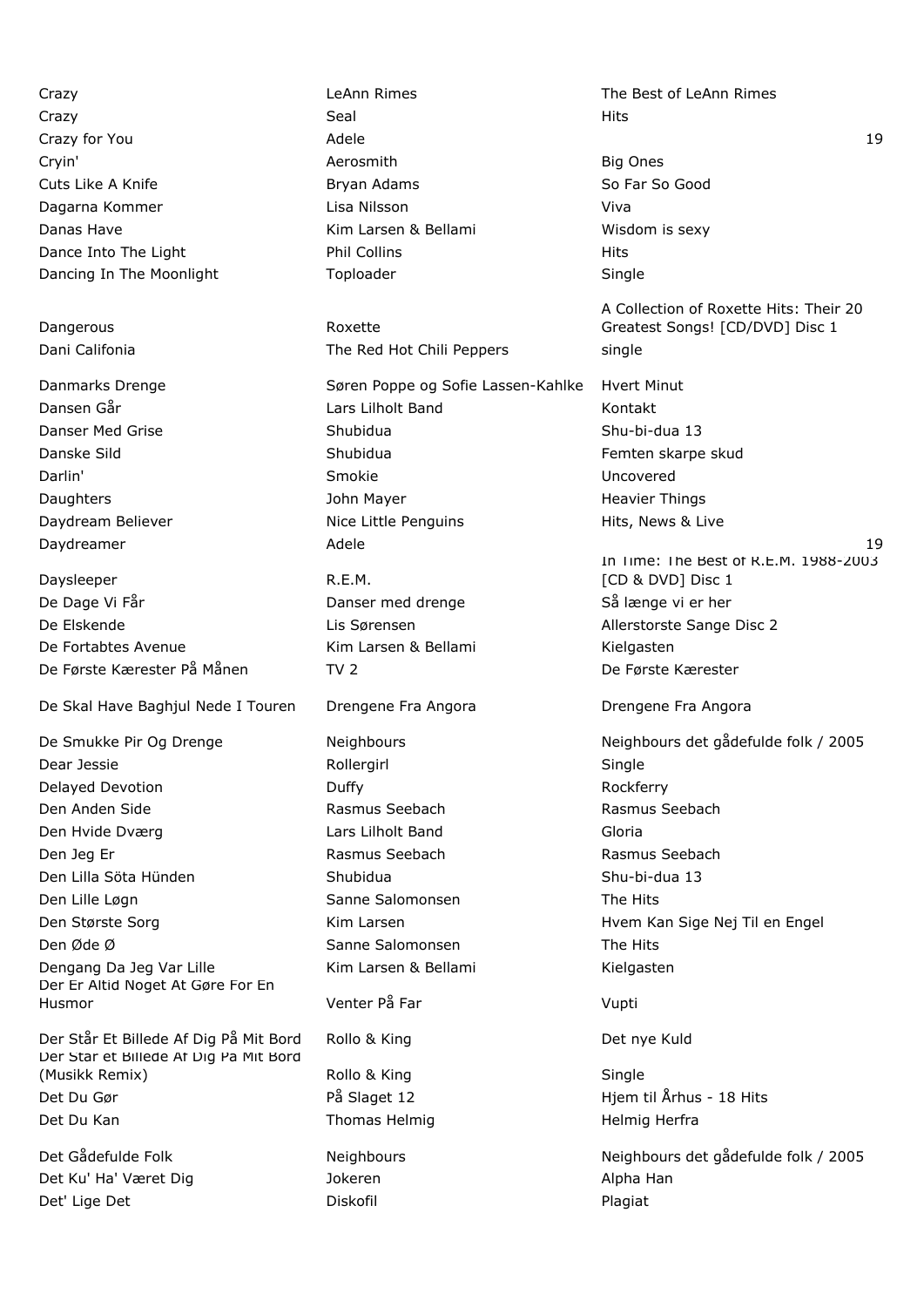Det Var Hvad Det Var Sanne Salomonsen Unico Det Är Bara Ord Lisa Nilsson Små Rum Det´ det Sukkerchok Dansk Melodi Grand Prix 2009 Didn't I Tell You That I Love You Erann DD That's The Way For Me

Didn't We Almost Have It All Whitney Houston Dig Og Mig Single Single Blå Øjne Single Single Single Dig Og Mig Natasia Natasja Single Single Digteren Lars Lilholt Band Gloria Dirrty **Christina Aguilera** Stripped Stripped Stripped Stripped Stripped Stripped Stripped Stripped Stripped Stripped Stripped Stripped Stripped Stripped Stripped Stripped Stripped Stripped Stripped Stripped Stripped Strip Discothèque [New Mix] U2 The Best of 1990-2000 Disko Tango Diskofil Happy Summer Hits Disc 2 Distant Dreamer **Duffy Duffy Contained Business Rockferry Rockferry** Disturbia (Main) **Rihanna** Rihanna **Single** Single Dizzy På Slaget 12 Let's Dance 3 Do I Have to Say the Words? Bryan Adams So Far So Good Do You Know Enrique Iglesias DO YOU KNOW ? Do You Know Me **Source Accord Studies** John Mayer **Battle Studies** Battle Studies Do You Love Me **På Slaget 12** All controllers be the Passacre På Slaget 12 All controllers and the Passacre 2

Dolphin girl North Sko/Torp

Don't Break My Heart Tonight Thomas Helmig Thomas Helming Don't Go (Tee's Freeze Mix) Yazoo Single Don't Know Much About Love Hanne Boel New York Kinda Soul Don't Leave Tonight Thomas Helmig Wanted Don't Let Me Down The Sandmen Sleepyhead Sleepyhead

Don't Let The Sun Go Down On Me George Michael Don't Look Any Further [M People Master Edition] M People M People Single Don't Look Back In Anger **Oasis** Oasis **Container Containers** (What's The Story)Morning Glory Don't Matter **Akon** Akon Konvicted Konvicted Don't Speak [Album Version] No Doubt Single Single

Don't Stop The Music (Album Version) Rihanna Show Single Don't Talk About It **Big Fat Snake** Big Fat Snake Recycled Disc 1 Don't Want You Back **Backstreet Boys** Backstreet Boys **Millennium** Don't You Want Me Felix All 90s Disc 2 Doodah The Cartoons Toonage Dooh Dooh Barcode Brothers Alle tiders danske hits 1 Disc 3 Dove C'E Musica **Eros Ramazzotti** Single Downtown Boys **Infernal Electric Cabaret Electric Cabaret** Dream A Little Dream The Beautiful South The Ultimate Film Hits

Dressed For Success Roxette

Domestic (Album) Morten Breum Feat. Nik & Jay Single

Don't Stop Status Quo

Dream Lover **Mariah Carey Communist Carey** Music Box

Whitney Houston The Ultimate Collection Doctor Jones **AQUA** AQUA Cartoon Heroes: Best of Aqua The very best of Sko/Torp glorius Days Disc 3 Don't Be Stupid (You Know I Love You) Shania Twain Come On Over - International Version Ladies & Gentlemen - The Best Of George Michael Whatever You Want: The Best of Status Quo Disc 2

A Collection of Roxette Hits: Their 20 Greatest Songs! [CD/DVD] Disc 1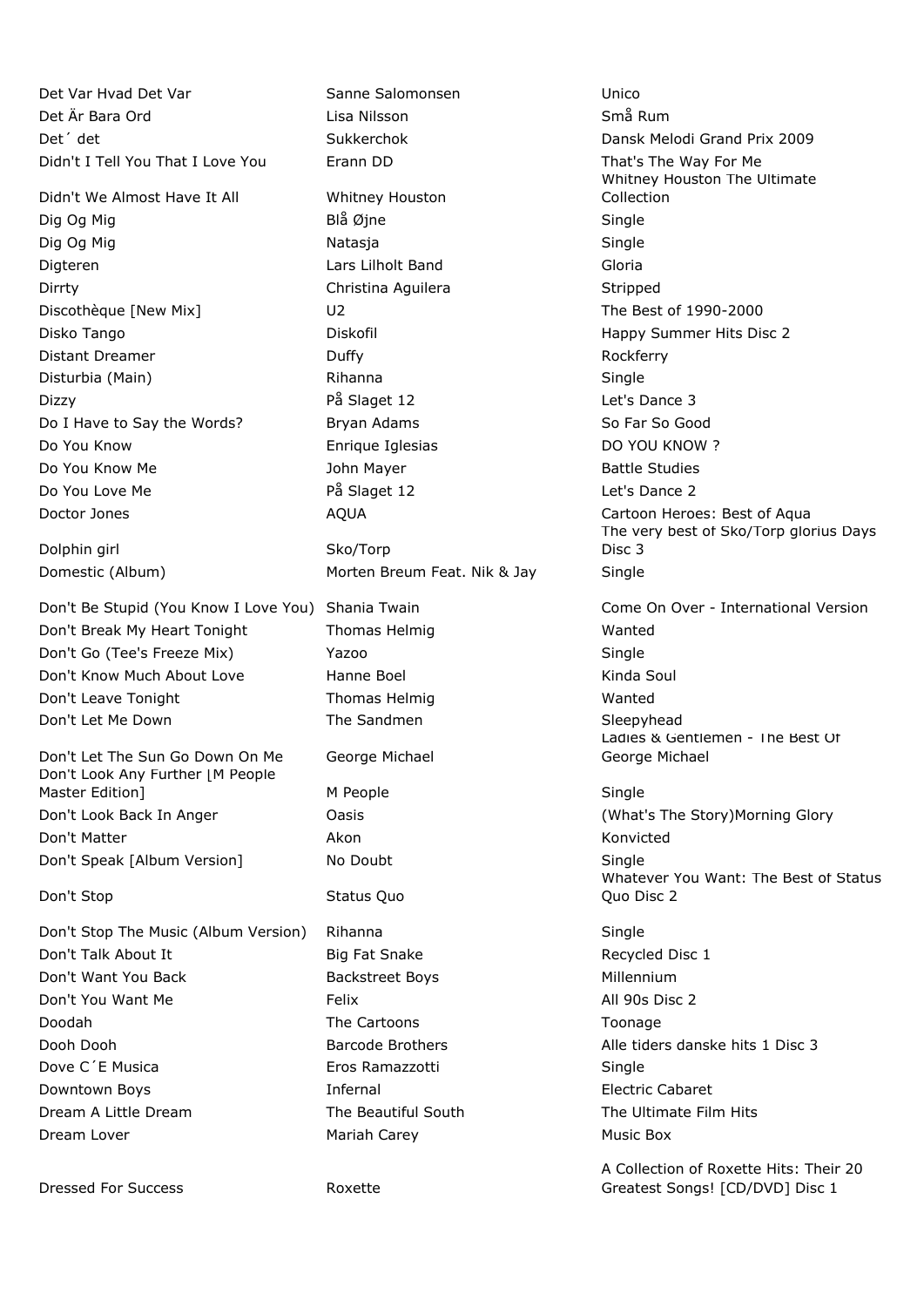Driving Too Fast The Rolling Stones A BIGGER BANG Drop It Like It's Hot (Featuring Pharrell) Snoop Dogg

Drømmen Om At Blive Til Noget Stort Danser Med Drenge New Danser Med Drenge Du & Jeg Sanne Salomonsen Unico Du Gør Mig Høj Nik & Jay Nik & Jay De Største Du har rørt mig (Club ver) Dodo and the dodo's Dodo And The Dodo`s 2 Dub-I-Dub (Radio Mix) Me & My Single

Echoes Maggie Reilly Efterår Ray Dee Ohh Too Eh Eh (Nothing Else I Can Say) Lady GaGa The Fame (Special Edition) Electric Light **Infernal** Infernal **Electric Cabaret** Elsker Hende Mere **Nik & Jay De Største** Empty House **Big Fat Snake** Recycled Disc 1 En Dag Tilbage Nik & Jay De Største En Kärlek Utan Namn Lisa Nilsson Små Rum En Lille Pille **Danser Med Drenge** Single En Lille Pose Støj Kim Larsen & Kjukken En Lille Pose Støj

En Sang Til Dig Special Edition Communication Special Edition En Skygge Af Dig Selv **Rasmus Seebach** Rasmus Seebach Rasmus Seebach Encore **Encore Encore Encore Encore Encore Audio Ballerina** Endnu En Nik & Jay De Største Engel Rasmus Seebach Rasmus Seebach

Enter Sandman Metallica Metallica En-To-Tre-Fireogtyv Lars Lilholt Band Gi det blå tilbage Er Der Nogen I Himlen Danser Med Drenge Så længe vi er her Er Vi I Live - Eller Hva? Gnags Gnags Greatest Et Sidste Kys (ft Julie) Nik & Jay De Største Even Better Than the Real Thing U2 U2 The Best of 1990-2000 Everlasting Love **Everlasting Love På Slaget 12** Let's Dance 3 Everlasting Love **Communist Cullum** Jamie Cullum Now Big Hits 2005 Every Little Part Of Me Julie Every Little Part Of Me (Single) Everybody **Exerybody DJ Bobo** DJ Bobo Happy Summer Hits Disc 2 Everybody **Martin Solveig** Martin Solveig Martin Solveig Hedonist

Everybody Hurts **R.E.M.** Everybody(Backstreet's Back) Backstreet Boys Backstreet's Backstreet's Back

Everything I Do - I Do It for You Bryan Adams So Far So Good Everything Starts Again **Carpark North Best Days (Greatest & Live)** Best Days (Greatest & Live) Everytime **Bent Fabric** Bent Fabric Alle Tiders Danske Hits 1 - CD 2 Everytime We Touch Maggie Reilly Pop Music 1991-92 Disc 2

Exhale (Shoop Shoop) Whitney Houston

Earth Song **Michael Jackson** 

R & G (Rhythm & Gangsta) The Masterpiece HIStory: Past, Present and Future, Book I Disc 2 The Best of Maggie Reilly: There and Back Again En Sang Om Kærlighed Tue West Alle Tiders Danske Hits vol 1 - CD 01 Englebarn Neighbours Neighbours det gådefulde folk / 2005 In Time: The Best of R.E.M. 1988-2003 [CD & DVD] Disc 1 Everything Changes Take That Greatest Hits (CD, Comp) at Discogs

> Whitney Houston The Ultimate Collection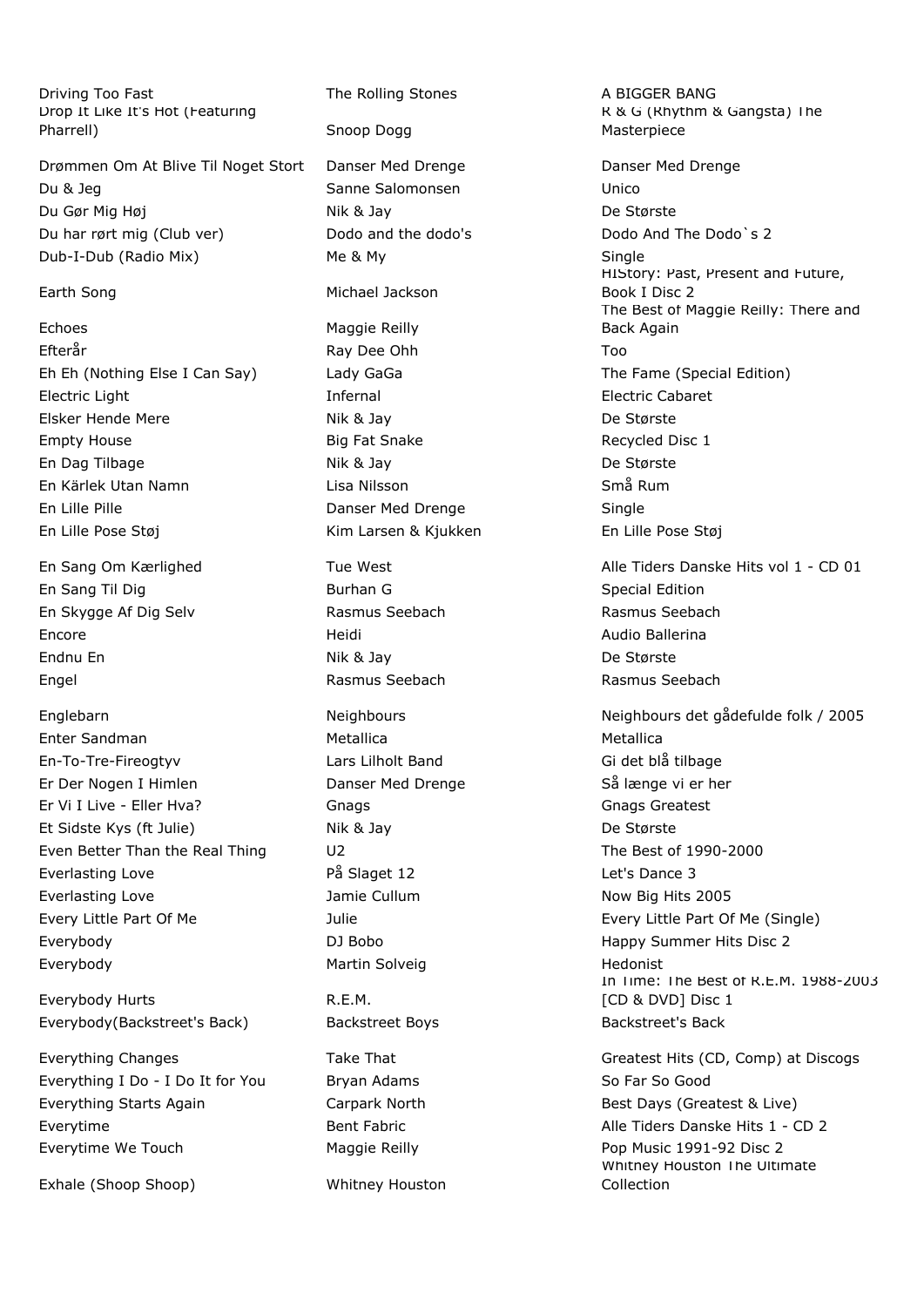Fading Like A Flower (Every Time You Leave) **Example 2018** Roxette Fading Like A Flower (Radio Edit) Dancing Dj's Feat. Roxette Now Dance 2005

Familiar Roads Sko/Torp

Firework **Katy Perry Communist Communist Perry Research Pream** Teenage Dream Fiskene I Havet **Blå Øjne** Blå Øjne Single Flames **Big Fat Snake** Recycled Disc 1 Flower Child **Thomas Helmig** Wanted Wanted Flute **Example 2 Swipe Media and Swipe Media and Swipe Media and Swipe Media and Swipe Media and Swipe Media and Swipe Media and Swipe Media and Swipe Media and Swipe Media and Swipe Media and Swipe Media and Swipe Media a** Fly On The Wings Of Love **Brødrene Olsen** Brown Wings of Love Flying **Nice Little Penguins** Hits, News & Live **Nice Little Penguins** Flying (Live Version) The Busker Band Flying [Single] Flying (Live) **Nice Little Penguins** Hits, News & Live Flyvere I Natten Kim Larsen & Bellami Kielgasten Kielgasten Follow Me Uncle Kracker Yeah Yeah Yeah Follow The Leader **Supasoca** Supasoca **Supasoca** Single

Follow The Midnight Sun Maggie Reilly

For At Tænde Lys **Example 20** Lars Lilholt Band Kontakt For Dig Ku' Jeg Gøre Alting TV 2 for dig ku' jeg gøre alting til for dig ku' jeg gøre alting For Mig Er Du Helt Perfekt Danser Med Drenge Single For The Love Of The Game Bryan Rice **Bryan Rice** Single

Forever Young **Beth Hart** Beth Hart 37 Days

Falling into You **Falling into You** Celine Dion Falling into You Familien Kom Til Kaffe Shubidua Shu-bi-dua 13 Fandens Fiol **Lars Lilholt Band Communist Contact** Kontakt Fascination **Alphabeat** Alphabeat Single Fastlove George Michael Fed Lykke Thomas Helmig Feel **Example 20** Feel Robbie Williams **Example 20** Escapology [UK] Feel So Right **Cut'n Move Cution** Cutto **Cution** Cutto **Peace, love & harmony** Fem Frikadeller North Louis (Diskofil North Louis Cansant Female Voice **Big Fat Snake** Recycled Disc 1 Fight For You Love **Big Fat Snake** Recycled Disc 1 Fighter **Christina Aguilera** Stripped Christina Aguilera Stripped Final Warning The Sunburner Sunburner Single Finally **Finally** Ce Ce Peniston **Finally Finally Finally** Fire Water Burn The Bloodhound Gang Single

A Collection of Roxette Hits: Their 20 Greatest Songs! [CD/DVD] Disc 1

Fairground **Example 25: The Greatest Hits [CD/DVD]** Disc 2 The very best of Sko/Torp glorius Days Disc 3 Ladies & Gentlemen - The Best Of George Michael Årene Går (De Største Af De Første) (CD, Album) at Discogs Fire Your Guns **AC/DC** AC/DC AC/DC AC/DC AC/DC Live [Collector's Edition] Disc 1 First Love Adele 19 Flower Grown Wild **Example Bryan Adams** 11 and the Bryan Adams 11 and the Bryan Adams 11 and the Bryan Adams 11 The Best of Maggie Reilly: There and Back Again Fool Again [Mix] The Greatest Hits Westlife The Unbreakable, Vol. 1: The Greatest Hits For Your Babies Simply Red 25: The Greatest Hits [CD/DVD] Disc 1

For Your Entertainment **Adam Lambert** For Your Entertainment Forvandling The Lis Sørensen Allerstorste Sange Disc 1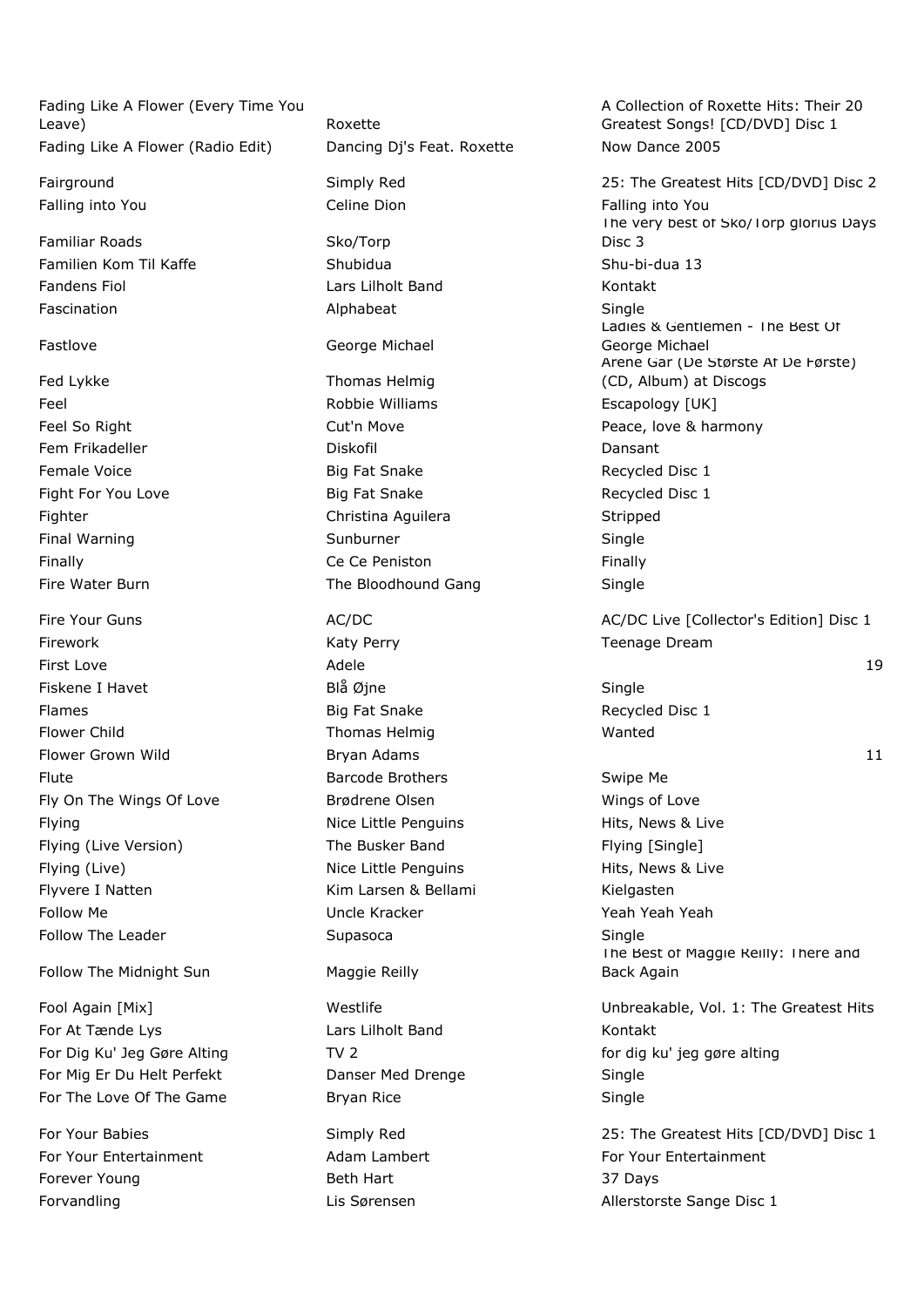Get Outta My Dreams Get Into My Car Billy Ocean Pop Music 1987-88 Global Deejays/Technotronic All 90s Disc 3 Gi' Det Blå Tilbage Lars Lilholt Band Gi' det blå tilbage CD 1 Gi' Mig (Whisky In The Jar) Lars Lilholt Band Smukkere Med Tiden Gi' Mig Danmark Tilbage Natasja I Danmark er jeg født Gi' Mig Et Smil National Wafande Communication Communication Communication Communication Du Ved Det Gi' Slip **Rasmus Seebach** Rasmus Seebach **Rasmus Seebach** Rasmus Seebach Gigolo Jesus and Alpha Han Jokeren Alpha Han Alpha Han Jokeren Alpha Han Alpha Han Alpha Han Alpha Han Alpha H Gimme More (Main Version) Britney Spears Theorem Blackout Gi'r Du Et Knus **Diskofil Diskofil** Plagiat Plagiat Girl You Know It's True **Milli Vanilli** Fetenkult Disco 80 Girlfriend (Clean version) **Avril Lavigne** Single Single

Giv Mig Din Mund Thomas Helmig Give It Up **Cut'n Move Cution** Move **Peace, love & harmony** Glad Igen **Rasmus Seebach** Rasmus Seebach Rasmus Seebach Godt Taget Jokeren Gigolo Jesus Gold Digger **Thomas Helmig** El Camino Goldeneye **Tima Turner** The Turner All the Best Disc 1 Gone [New Mix] Cone [New Mix] U2 Cone [New Mix] The Best of 1990-2000 Gonna Make You Sweat **C&C Music Factory CAC Music Factory** Dance.Dk Good As It Gets **Beth Hart** 37 Days Good Times **Thomas Helmig** Wanted Goodbye På Slaget 12 Let's Dance 2 Goodbye My Lover **Communist Coodbye My Lover** James Blunt **Back to Bedlam** Goodbye Yesterday's Heartache Smokie Smokie Controllection Disc 1 Gotta Get Away From You **Thomas Helmig** Thomas Helmig Wanted Grab That Thing **Hampenberg** Hampenberg Hampenberg Hampenberg Grace Kelly **Mika** Mika Life in Cartoon Motion **Cartoon** Motion

Greatest Love Of All Whitney Houston Grib Chancen **Danser Med Drenge** Danser Med Drenge Danser Med Drenge

Free Single Single Ultra Naté Single Fremmed Kim Larsen & Kjukken En Lille Pose Støj Fri For At Drømme Om Dig Lis Sørensen Allerstorste Sange Disc 1 Friends, Lovers or Nothing and Mayer and Dohn Mayer and Battle Studies From A Distance Cliff Richard The danish collection Disc 2 From Paris To Berlin **Infernal** Infernal Now Dance 2005 Fuck Den Kærlighed TV 2 TV 2 Single Fuck Me Pumps **Amy Winehouse** Frank Fuckin Perfect **Pink** Pink **Pince All Pince Pince Pince Pince Pince Pince Pince Pince Pince Pince Pince Pince Pince Pince Pince Pince Pince Pince Pince Pince Pince Pince Pince Pince Pince Pince Pince Pince Pince Pince Pinc** Fun, Fun, Fun Status Quo/The Beach Boys Funhouse Pink Funhouse Funky Town **Soulwax** Soulwax **Now Dance 2005** Gammel Hankat Kim Larsen & Kjukken En Lille Pose Støj Gangsta Bop **Akon** Akon **Akon** Akon Konvicted Gennem Ild Og Vand **Mooniam** Moonjam Moonjam Moonjam's Greatest

Freaky Friday **AQUA** AQUA Cartoon Heroes: Best of Aqua Whatever You Want: The Best of Status Quo Disc 2 Årene Går (De Største Af De Første) (CD, Album) at Discogs Grease Megamix Olivia Newton-John & John Travolta Definitive Collection Whitney Houston The Ultimate Collection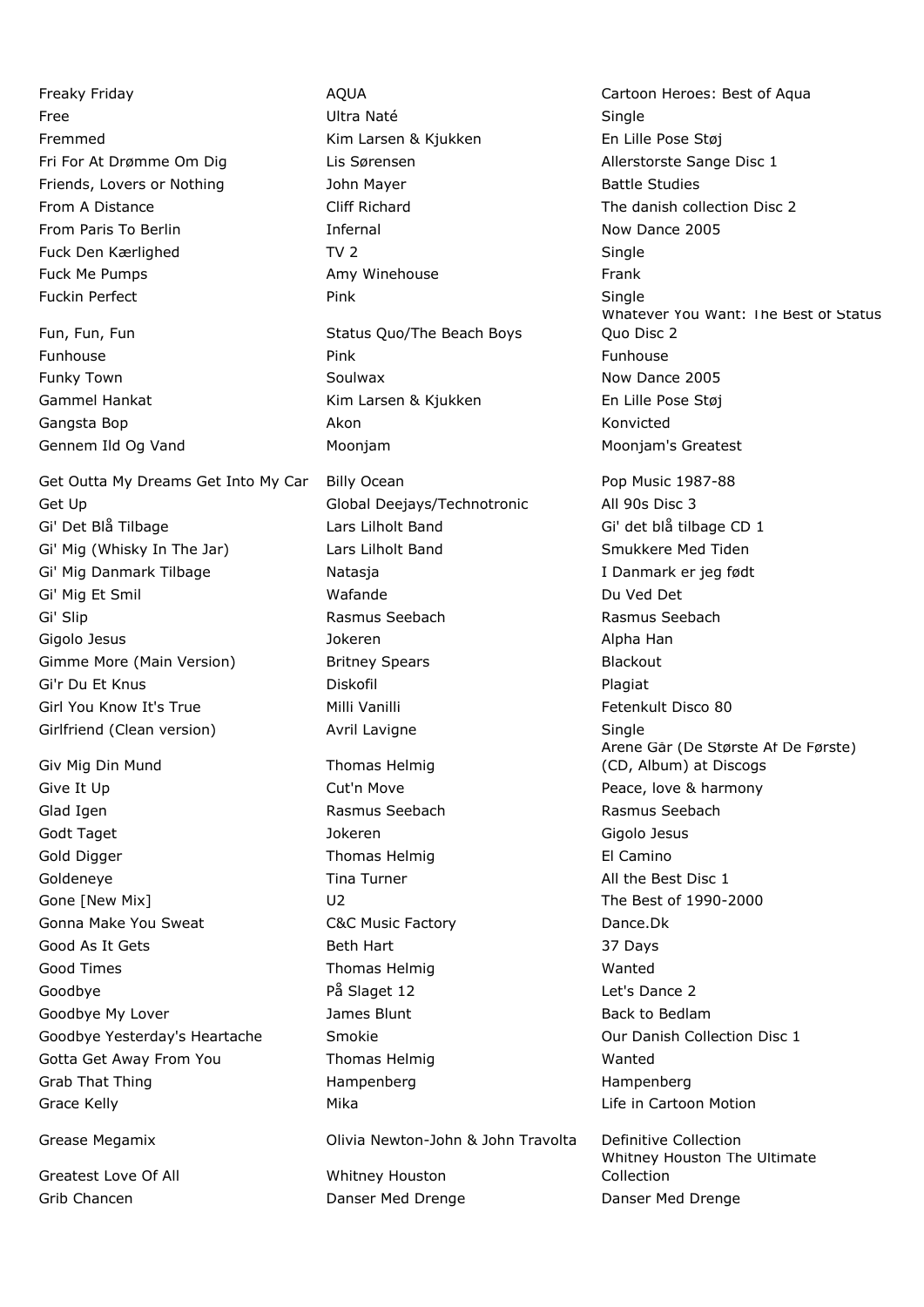Griseriet På Bounty **Mathem Madsen** Johnny Madsen Madsen Madsens Største Disc 2 Groovy Day **Thomas Helmig** Wanted Guantanamo Outlandish Bread & Barrels of water Gudenåen Communisties Lars Lilholt Band Gi' det blå tilbage CD 1 Gypsy Woman Crystal Waters **All 90s Disc 2** Gå Væk(Original) Jokeren Med Blæs Bukki Single Half of My Heart **Half of My Heart** John Mayer **Battle Studies** Halleluja Lars Lilholt Band Kontakt Halleluja Tina Dickow Welcome Back Colour Halleluja (Live) Tina Dickow In The Red Han Får For Lidt Østkyst Hustlers Fuld af løgn Hanging On Too Long **Example 20** Duffy **Containers** Rockferry Har Denne Vej Et Hjerte Lars Lilholt Band Gi' det blå tilbage CD2 Harambee Bamse 15 Stræke På Stribe Hasta Manana **Army Of Lovers Army Of Lovers Army Of Lovers Feel the music** Haven't Met You Yet **Michael Bublé** Crazy Love Havnen Jokeren Alpha Han Hazard Richard Marx Greatest Hits He Can Only Hold Her **Amy Winehouse** Back To Black To Black Heal The World **Michael Jackson** 

Heartbreak Warfare The Mayer Communication of the Studies Heat Of The Night **Bryan Adams** Bryan Adams So Far So Good Heat Wave **Alphabeat** Alphabeat **Alphabeat** The Spell Heaven **Bryan Adams** So Far So Good **Bryan Adams** So Far So Good Heaven Is A Place On Earth **Ultraflirt** Ultraflick Controller Single Heaven Look Down Beth Hart 37 Days Hel Igen Sanne Salomonsen Unico Held Og Lykke Lars Lilholt Band Kontakt Her Står Jeg Single Single Kim Larsen Single Single Here Comes My Baby **På Slaget 12** det's Dance 3 Hero Mariah Carey Music Box Hero Enrique Iglesias Escape Hestevise Magtens Korridorer Vi sparker røv Hey Mr. DJ **Single Single** Van Morrison **Single** Single Hey Mr. World **Big fat Snake** More Fire More Fire Hey Smukke Jokeren Alpha Han Hey Tonight **Example 2 Reserves** På Slaget 12 Figure 2 Let's Dance 3 High James Blunt Back to Bedlam Higher State Of Consciousness Mink Mink All 90s Disc 3 Highland One More Time Mr. Music Plus 12 Highland Fling (Blended radio mix) Infernal Highland Highland Fling Single Highwayman (Album Version) Johnny Cash The Essential Johnny Cash Himlen Venter **På Slaget 12** Himlen Venter en en en andere På Slaget 12 Himlen Venter en andere På Slaget 12 Himlen Venter en andere På Slaget 12 Himlen Venter en andere På Slaget 12 Himlen Venter en andere På Slaget 12 Hi Hit Me **Big Fat Snake** Recycled Disc 1 Hjem Til Jul **Kim Larsen & Bellami** Wisdom is sexy Hjertet Ser Karen Busck & Erann DD Hjertet Ser (Single) Hold Me, Thrill Me, Kiss Me, Kill Me U2 The Best of 1990-2000 Hold Mig **Rugsted & Kreutzfeldt** 5

Happy Boys And Girls **AQUA** AQUA Cartoon Heroes: Best of Aqua HIStory: Past, Present and Future, Book I Disc 1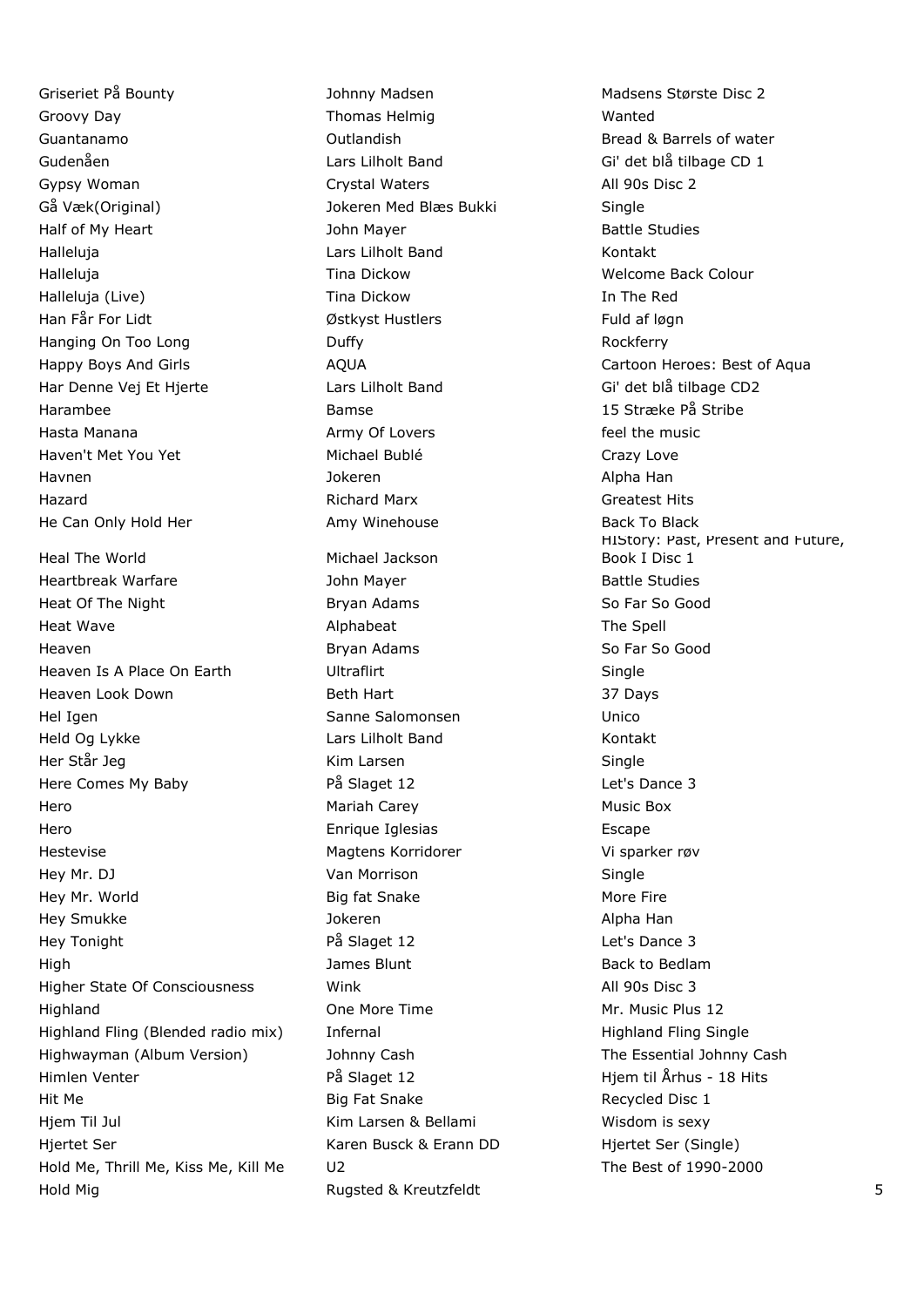Hold On Jamie Walters Jamie Walters Hollywood Tonight Michael Jackson Michael Hometown Glory **Adele** 19 Adele 19 Adele 19 Adele 19 Adele 19 Adele 19 Adele 19 Adele 19 Adele 19 Adele 19 Adele 19 Adele 19 Adele 19 Adele 19 Adele 19 Adele 19 Adele 19 Adele 19 Adele 19 Adele 19 Adele 19 Adele 19 Adele 1 Hooked On A Feeling The Songs of Conda Shepard Songs Songs from Ally McBeal Hope Of Deliverance The Paul McCartney Paul McCartney Constanting Off The Ground Horny '98 **Hot 'N' Juicy/Mousse T** All 90s Disc 2 Hot Stuff VS Hold On Craig David vs Bob Sinclar Hot Stuff VS Hold On Hot! Nik & Jay De Største Hot! Nik & Jay De Største Hot'n Cold Katy Perry One of the Boys

How Do You Do! Roxette How Do You Talk To An Angel The Heights Single How Far You Go **Tim Christensen** Honeyburst Honeyburst Hula - Hula - Baby **Bamse** Bamse 15 Stræke På Stribe Human The Killers The Killers Hun Er Fri **Tue West** Alle Tiders Danske Hits 1 - CD 2 Hun Vil Ha' En Rapper Jooks Single Hustlerstil Østkyst Hustlers Fuld af løgn Hvidsten Kro Lars Lilholt Band Gi' det blå tilbage CD 1 Hvis du ku' se mig (Club ver) Dodo and the dodo's Dodo And The Dodo`s 2 Hvor Er Du Burhan G Special Edition Communication Communication Communication Communication Communication Communication Hvor Længe Vil Du Ydmyge Dig? Danser Med Drenge Danser Med Drenge Hvor Længe Vil Du Ydmyge Dig? (Remix) Danser med drenge Single Hvor Skal Vi Sove I Nat The Research Diskofil Plague and Plagiat Hvor Som Helst, Når Som Helst Sukkerchok Sukkerchok Hvor som Helst - Når som helst Hypnotic Tango **My Mine** My Mine Modern 80's Disc 2 Hør suset **Abbreville Communist Communist Communist Communist Communist Communist Communist Communist Communist Communist Communist Communist Communist Communist Communist Communist Communist Communist Communist Communist** Høstfesten Lars Lilholt Band Gi' det blå tilbage CD2

I Ain't Got Too Many Problems Sko/Torp I Ain't Losin' The Fight **Bryan Adams** 11 **Bryan Adams** 11 I Believe I Can Fly Single No. Kelly Single Single I Can Hear Your Heartbeat Mirah Mirah Medley remix af danske hits I Can't Help Myself The Kelly Family The Kelly Family Single I Can't Dance **Genesis** Genesis Turn It On Again

I Can't Help (Falling In Love With You) UB 40 Breakfast in Bed I Can't Stand It **I** Can't Stand It **Twenty 4 Seven** Sunshine Dance 2 I Danmark Er Jeg Født Natasja I Danmark er jeg født I Don't Like Reggae The French Connection Single I Don't Wanna Fight Time Turner Tina Turner All the Best Disc 1 I Don't Want To Miss A Thing **Aerosmith** Aerosmith I En Sommernat Lars Lilholt Band Gi' det blå tilbage CD 1 I Got You (I Feel Good) Remix James Brown v. Dakeyne feel the music I Gotta Feeling Same Black Eyed Peas Single I Hate This Part **Pussycat Dolls** Pussycat Dolls **Single** 

How Can We Be Lovers Michael Bolton The Ultimate Collection - CD 1 How Deep Is Your Love Take That Greatest Hits (CD, Comp) at Discogs A Collection of Roxette Hits: Their 20 Greatest Songs! [CD/DVD] Disc 1

> The very best of SKO/TORP, Glorious Days Disc 2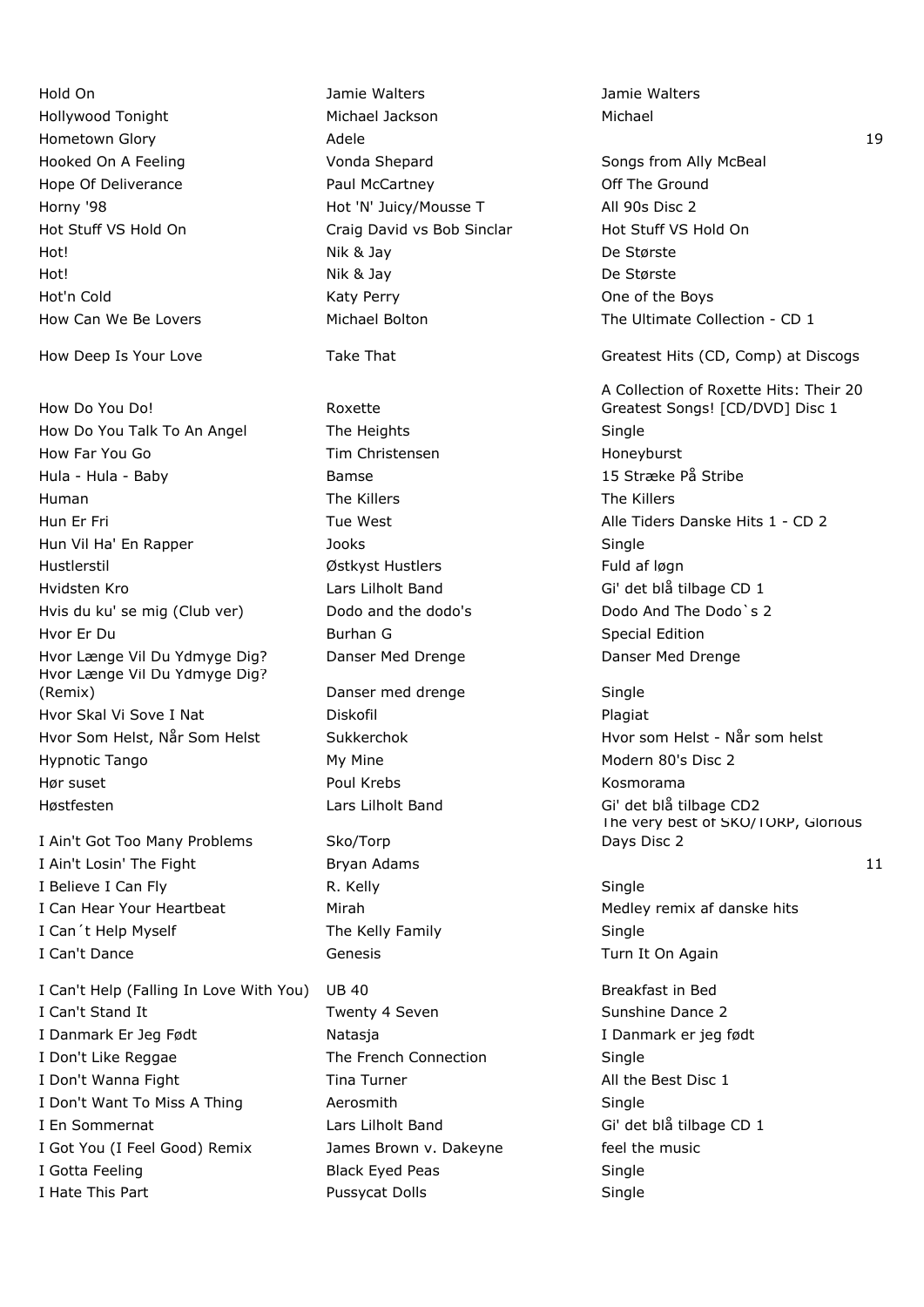I Hear You Knocking The Slaget 12 Let's Dance 2 I Heard Love Is Blind **Amy Winehouse** Frank I Kissed A Girl **Katy Perry Cone of the Boys** Cone of the Boys I Know You Want Me (Calle Ocho) Pitbull November 25 I Kongens Have 15 Stræke På Stribe 15 Stræke På Stribe 15 Stræke På Stribe 15 Stræke På Stribe 15 Str

I Like It **Enrique Iglesias** Euphoria I Like To Move It Reel 2 Real All 90s Disc 2 I Like To Move It (Jens O. Ra Zoo Gang Now Dance 2005 I Love It When We Do **Ronan Keating Ronan Keating Destination** I Love Rock'n roll Diskofil Dansant I Love Ya Nik & Jay De Største I Need A Miracle **Coco Star All 90s Disc 3** I Should Be So Lucky **Example 20 Assets A Report Contains A Report Contains Contains A Report Contains A Report Contains A Report Contains A Report Object 20 Assets A Report Object 20 Assets A Report Object 20 Assets A Rep** I Started A Joke **Chilly White & Kenny Peach** Honkies Pon the Case I Stedet For Dig **Burhan G** Special Edition

I Wanna Love You (feat. Snoop Dogg) Akon Konvicted I Wanna Make Love To You **Hanne Boel** Boel **Best of Hanne Boel** Best of Hanne Boel I Want It That Way Backstreet Boys Millennium

- I Will Always Love You Whitney Houston I Will Follow Him **Example 2** På Slaget 12 Let's Dance 3 I Wonder Why **Curtis Stigers** Curtis Stigers The Best Of Curtis Stigers The Best Of Curtis Stigers I Won't Let The Sun Go Down On Me (98 Remix) Nik Kershaw Greatest Hits I.O.I.O På Slaget 12 Let's Dance 3 I.O.U. Nu and Signal Big Fat Snake Nu and Nu and Nu and Nu and Nu and Nu and Nu and Nu and Nu and Nu and Nu and Nu Ice Ice Baby **Vanilla Ice** To The Extreme I'd Do Anything For Love (But I Won't Do That) Meat Loaf Single If I Had A Hammer **På Slaget 12** Providence 2
- If I Only Knew Tom Jones Single If She Knew What She Wants Bangles Bangles Super Hits If That's What It Takes **Celine Dion** County County Falling into You If Tomorrow Never Comes **Ronan Keating Ronan Keating Ronan Restriction** If Tomorrow Never Comes (Groovy Brothers Remix) **Ronan Keating Single** Single If You Go Breaking My Heart HUSH HITS HEART Alle Tiders Danske Hits 1 - CD 2

If You Leave Me Now **Unite Unite** Alle Tiders Danske Hits vol 1 - CD 01 Igen Og Igen Og Nephew Nephew **Interkom Kom Index** Iko Iko Goombay Dance Band Caribbean Beach Party Ildebrand I Byen Natasia Natasia Single I'm Alive **The Ultimate Summer Party Disc 2** Cut'n Move **The Ultimate Summer Party Disc 2** I'm Alive (Johnny Rocks Rhythm Radio Edit) Celine Dion Communication Celine Dion Single

I Thought I'd Seen Everything Bryan Adams 11 and 12 and 12 and 12 and 12 and 12 and 12 and 12 and 12 and 12 and 12 and 12 and 12 and 12 and 12 and 12 and 12 and 12 and 12 and 12 and 12 and 12 and 12 and 12 and 12 and 12 an

I Have a Dream [Mix] The Greatest Hits Controller Muslim Controller Muslim Controller Unbreakable, Vol. 1: The Greatest Hits

I Lay My Love On You **Westlife** Westlife **Westlife** Unbreakable, Vol. 1: The Greatest Hits I Love Your Smile **Shanice** Shanice **Shanice** The Ultimate Summer Party Disc 2

# Whitney Houston The Ultimate Collection

If I Let You Go [Edit] Westlife Unbreakable, Vol. 1: The Greatest Hits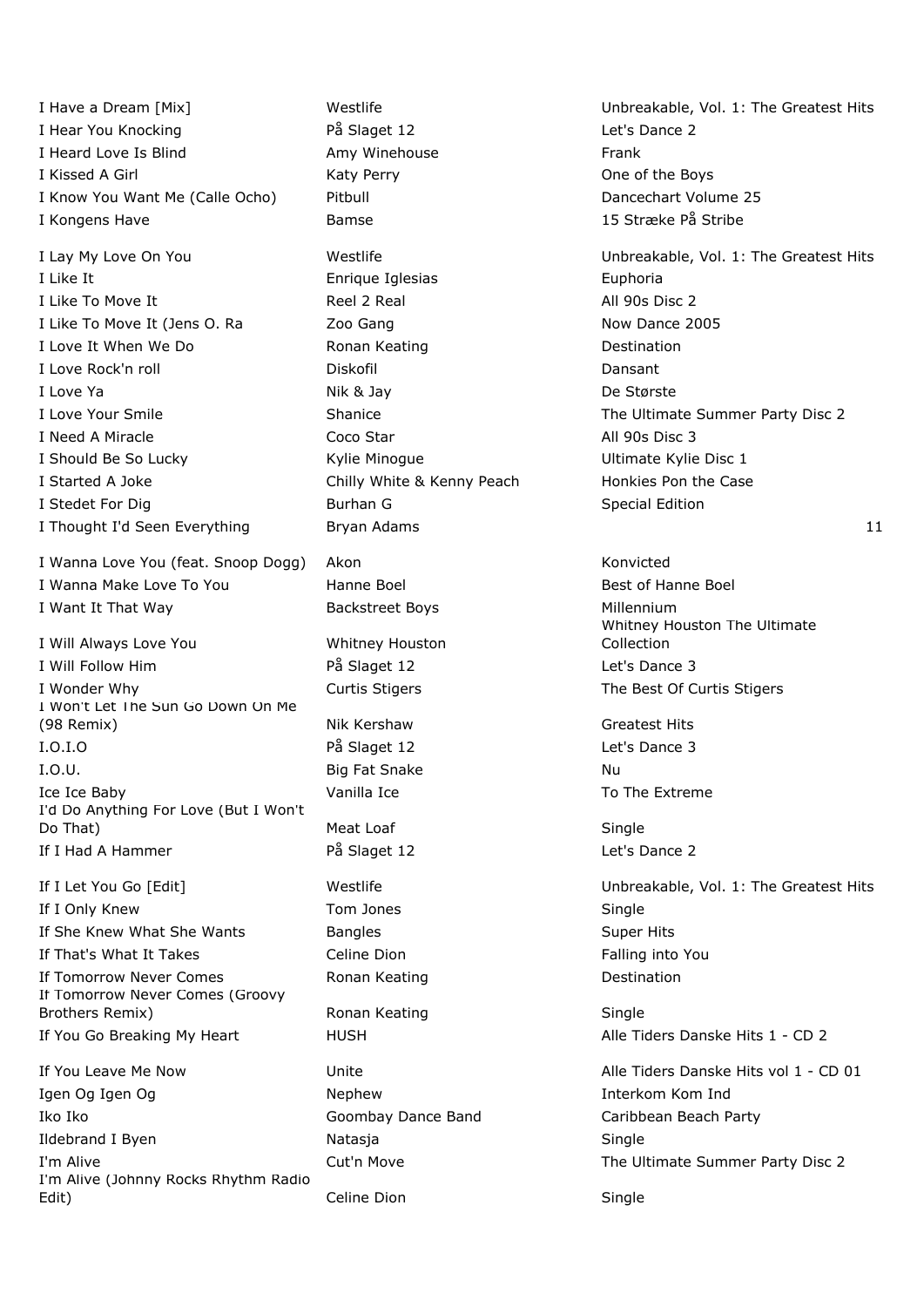I'm Every Woman Whitney Houston

## I'm Your Baby Tonight Whitney Houston

Imitation of Life R.E.M.

### It Must Have Been Love **Roxette**

It Only Takes A Minute Take That Take That Greatest Hits (CD, Comp) at Discogs It Won't Take Long The Rolling Stones A BIGGER BANG It's All Coming Back To Me Now Celine Dion Falling into You It's Like That (Drop The Break) Run-D.M.C. vs. Jason Nevins Single It's My Life **Dr. Alban** Dr. Alban **Pop Music 1991-91** It's My Life **Bon Jovi** Bon Jovi **Single** Bon Jovi **Single** It's Only Love **Bryan Adams/Tina Turner** All the Best Disc 2 I've Been Thinking About You Londonbeat All 90s Disc 1 Jealousy Beth Hart 37 Days Jeg Bliver Smukkere Med Tiden and Lars Lilholt Band Smukkere Med Tiden Jeg Elsker Dig Som Vinden Blæser På Slaget 12 Higm til Århus - 18 Hits Jeg Elsker Når Ungerne Leger Bamse 15 Stræke På Stribe Jeg Hader Susanne Souvenirs Souvenirs Souvenirs Villa Danmark Jeg Ka' Ik Sig' Nej Til Dig Anne Linnet Akvarium Akvarium Jeg Vil Altid (Elske Dig For Evigt) and Jokeren Toppen Af Poppen Af Poppen Af Poppen Af Poppen Af Poppen Af Poppen Af Poppen Af Poppen Af Poppen Af Poppen Af Poppen Af Poppen Af Poppen Af Poppen Af Poppen Af Poppen Af Popp Jeg Vil Ha Dig TV 2 TV 2 Greatest (De Unge År) - disc 1 Jeg Vil Ha Dig For Mig Selv Burhan G New Special Edition Jeg Vil Ha Dig For Mig Selv Burhan G Ft. Nik & Jay Special Edition Jeg Vil I Seng Med De Fleste **Det Brune Punktum** The Pink Album Jeg Vil La' Lyset Brænde Ray Dee Ohh Too Jeg Vil Være Stjerne Tennes Lars Lilholt Band Gi' det blå tilbage CD2

Jesus To A Child George Michael Jim & Joe **Johnny Madsen** Johnny Madsen Madsens Største Disc 2 Johnny Han Var Lige Ved At Blive Sindsyg **Roman Communist Communist Communist Communist Communist Communist Communist Communist Communist Communist Communist Communist Communist Communist Communist Communist Communist Communist Communist Communist Communi** Johnny The Blues **Mathems** Johnny Madsen Madsens Største Disc 2 Johnny Vær Go' Sand Hohnny Madsen Madsen Madsens Største Disc 2

I'm Scared **Duffy Duffy Contained Bullet Contained Bullet Contained Bullet Contained Bullet Contained Bullet Contained Bullet Contained Bullet Contained Bullet Contained Bullet Contained Bullet Contained Bullet Contain** I'm Too Sexy **Right Said Fred** All 90s Disc 1

In My Bed **Amy Winehouse Amy Winehouse** Frank In The Shadows **The Rasmus** Single Inderst Inde Søs Fenger Gamle Flammer Indtil Jeg Så Dig North Studies i Rugsted & Kreutzfeldt Studies i Studies i Studies i Studies Studies Studies S Informer Snow Single Ingen Som Dig Bamse 15 Stræke På Stribe Into Your Eyes **Thomas Helmig** Wanted Ironic **Alanis Morissette** Alamis Morissette Alagged Little Pill

Jens Langkniv Lars Lilholt Band Kontakt

Whitney Houston The Ultimate Collection I'm Gonna Be Around Michael Learns To Rock Best of Michael Learns to Rock I'm Outta Love **Anastacia** Anastacia I'm Outta Love [Epic CD] Whitney Houston The Ultimate Collection In Time: The Best of R.E.M. 1988-2003 [CD & DVD] Disc 1 In The Summertime The Shaggy Shaggy The Ultimate Summer Party Disc 1 Inderst Inde **Inderst Inde** USO & Søs Fenger Alle tiders danske hits 1 Disc 3

A Collection of Roxette Hits: Their 20 Greatest Songs! [CD/DVD] Disc 1

Ladies & Gentlemen - The Best Of George Michael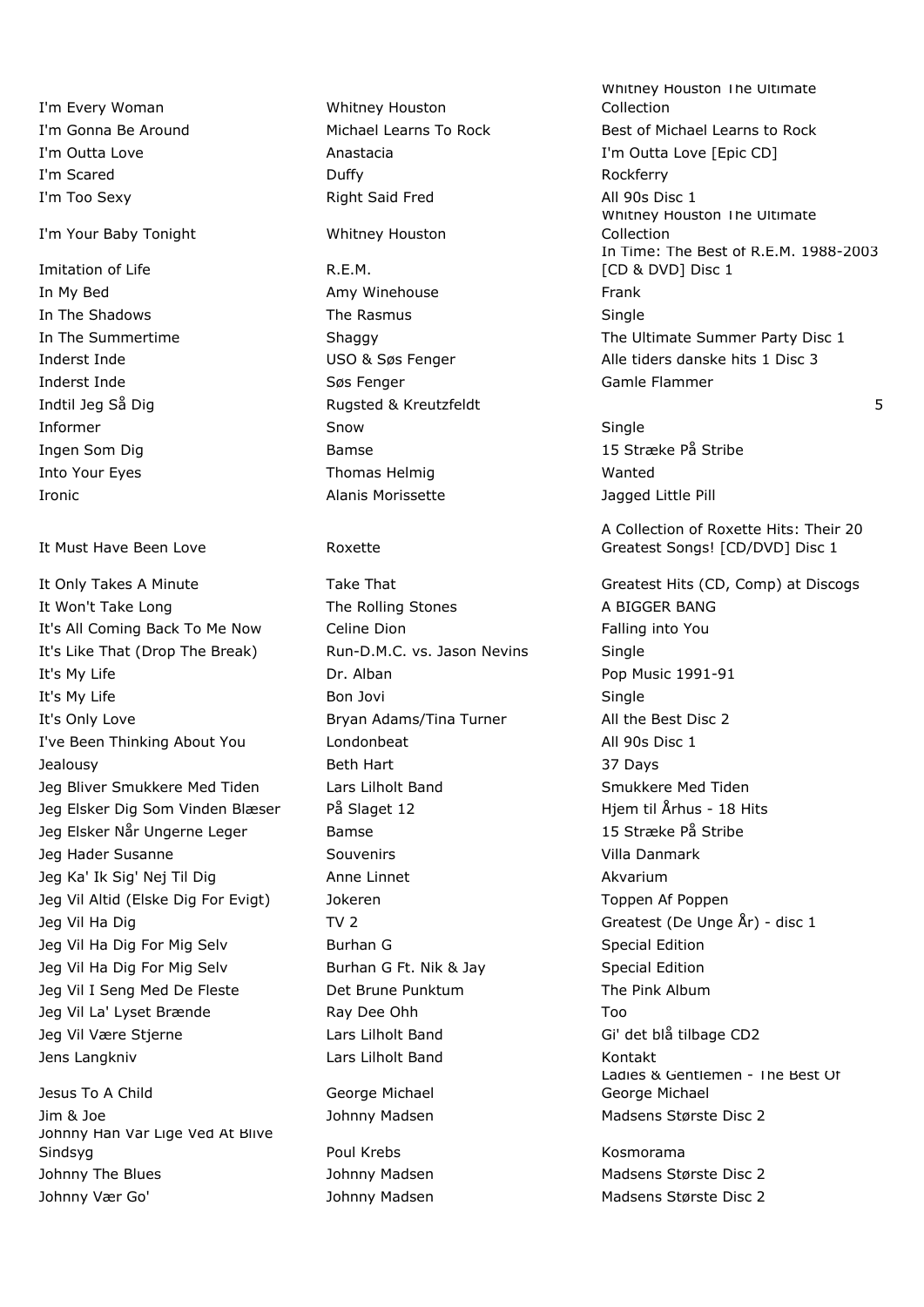Joyride Roxette Judas Lady GaGa Born This Way Jukebox Bent Fabric Alle tiders danske hits 1 Disc 3 Juliet Big Fat Snake Nu Jumbojet Sys Bjerre Gør det selv Just Dance feat. Colby O'Donis Lady GaGa The Fame (Special Edition) Just Friends **Amy Winehouse** Back To Black To Black Just Lose It Eminem Curtain Call: The Hits Justify My Love **Madonna** Madonna The Immaculate Collection Jyllingevej Kim Larsen Kim Larsen & Kjukken Kald Det Kærlighed **Lars Lilholt Band** Kontakt Kalinka **Infernal** Infernal Charles Kalinka Singel Kan Du Høre Hende Synge Nik & Jay De Største Keen On Disco (Extended Version) Infernal Network Channel Keen On Disco CDM Keep The Faith **Bon Jovi Cross Road** Cross Road Cross Road Kegle Sys Bierre System System System System System System System System System System System System System System System System System System System System System System System System System System System System System Sy Kids Wanna Rock **Bryan Adams** Bryan Adams So Far So Good Kielgasten Kim Larsen & Bellami Kielgasten Kielgasten Kielgasten Kielgasten Kielgasten Kielgasten Kielgasten K Killer Adamski Dance.Dk

Killer-Papa Was Rollin' Stone George Michael King Of My Castle The Mamdue Projekt The Dance.Dk

Kiss From A Rose Seal Seal Hits Kiss Kiss Holly Valance Kiss Kiss Kiss Me **Sixpence Non The Richer** Lovesongs Top 100 Kiss Of Life Secretary of the Beed Gees Size Isn't Everything Size Isn't Everything Klip I Mit Kørekort **Bamses Venner** Levende Lys Klovnen Er Død **Lars Lilholt Band** Lars Lilholt Band Lars Lilholt Band Lars Lilholt Band Lars Den 7. dag Knockin' On Heavens Door Gun's N' Roses Greatest Hits Greatest Hits Kolde Hjerter The Collection Control Danser Med Drenge Collection Danser Med Drenge Danser Med Drenge Kom Igen Nietzum der Kim Larsen Mine Damer & Herrer Kommer Du Ihåg Lisa Nilsson Viva Kommer Igen Nik & Jay De Største Kong Pukkelrygs Land Lars Lilholt Band Gi' det blå tilbage CD 1 **Kryptonit Burhan G** Special Edition **Burhan G** Special Edition Kun Dig Burhan G Special Edition Communication Special Edition Kun For Dig Network Controller Medina & L.O.C. Single Kun For Mig Medina Medina Dance Chart 23 CD1 Kun For Mig (Svenstrup & Vendelboe Remix) Medina Single Kvinde Din and Townston and Jokeren and The Communist Alpha Han Kys Det Nu Communication Communication Communication Communication Createst (De Unge  $\AA$ r) - disc 1 Kys Mig Godnat Too Ray Dee Ohh Too Ray Dee Ohh Too Kære Lone **Shuman** Shubidua Shu-bi-dua 13

Kære Maskine Thomas Helmig Kärleken Kommer Till Mig and Lisa Nilsson and Viva La Cucamarcha **TNN** TNN Cream Of Summer

A Collection of Roxette Hits: Their 20 Greatest Songs! [CD/DVD] Disc 1 Ladies & Gentlemen - The Best Of George Michael Kiss (When The Sun Don't Shine) Vengaboys **Platinum Album [Import Bonus Tracks**] Årene Går (De Største Af De Første) (CD, Album) at Discogs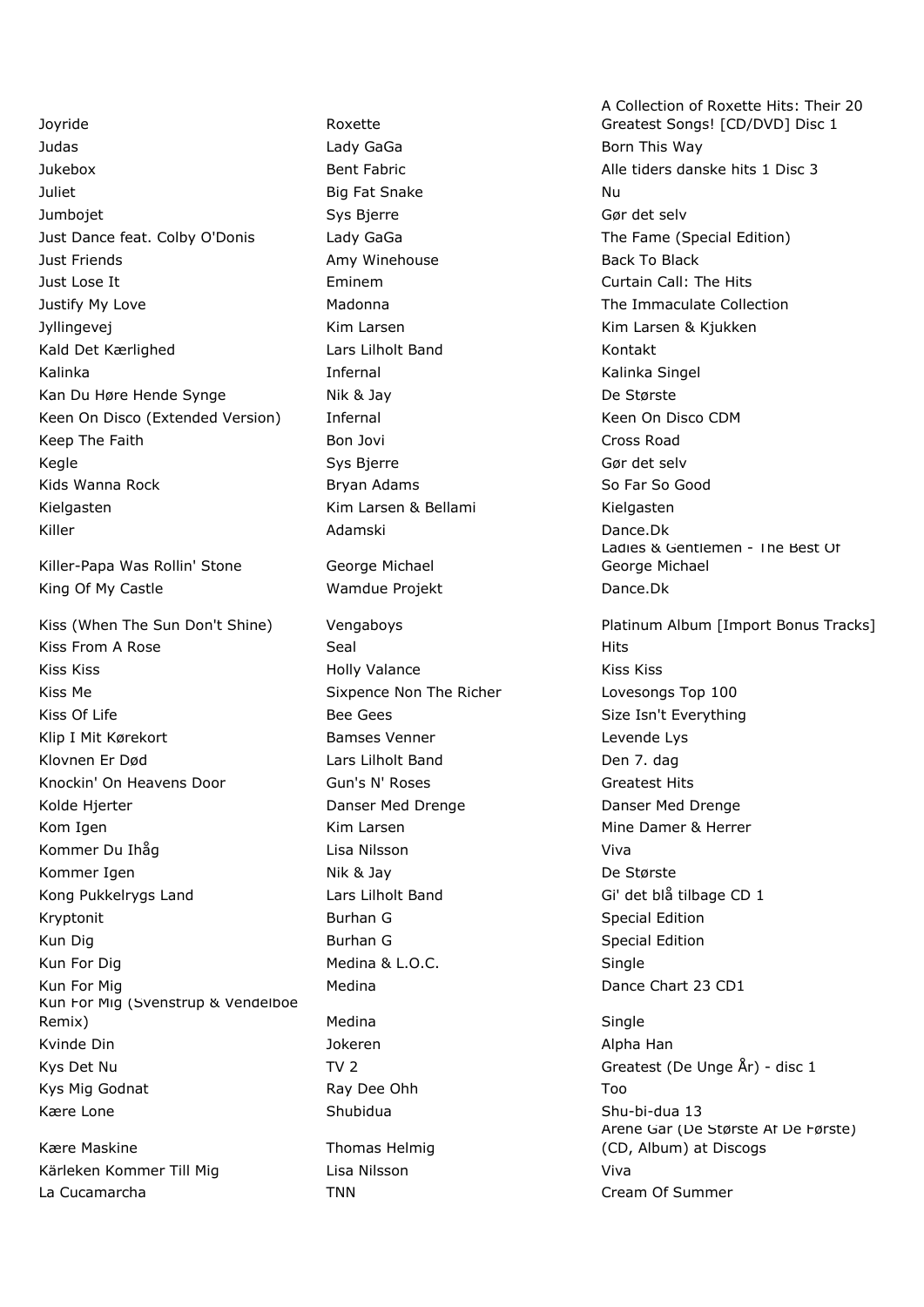Larger Than Life **Backstreet Boys** Backstreet Boys **Millennium** Leave Virginia Alone **Rod Stewart** Along Spanner in the Works Left Outside Alone **Anastacia** Anastacia Anastacia Anastacia Legende Børn Hej Matematik Alt Går Op I 6 Lemon Tree **Example 2** Fools Garden **Constructs** Dish of the Day Let Me Entertain You Robbie Williams Life Thru a Lens

Let's Get Blown Snoop Dogg Let's Get Loud Jennifer Lopez Single Let's Make A Night To Remember Bryan Adams 18 Till I Die Let's Talk About Sex Talk About Sex Salt'n Pepa Salto Blacks's Magic Lidt I Fem Rasmus Seebach Rasmus Seebach Life Is A Highway **Tom Cochrane** Mad Mad World Mad World Life Is A Rollercoaster The Ronan Keating The Constanting The Second Vears Of Hits Lige Nu Og Lige Her The Rasmus Nøhr Samlesæt vol. 1 Light In Your Heart **Hanne Boel** Hanne Boel **Best of Hanne Boel** Lille Pige Sys Bjerre Gør det selv

Listen To Your Heart **Roxette** Liv Efter Liv Lars Lilholt Band Gi' det blå tilbage CD 1 Live Your Life **Single Single Rihanna** Single Rihanna Single Single Livet Er Fedt **Thomas Helmig Helmig Helmig Herfra** Livet I Plastik Hej Matematik Single Lollipop Mika Life in Cartoon Motion Lollipop **DJ Aligator Payback Time** Long leg Sally **Sleepyhead** The Sandmen Sleepyhead Sleepyhead Longing For Lullabies Kleerup & Titiyo Single Look What The Cat Dragged The Rolling Stones A BIGGER BANG

Losing My Religion **R.E.M.** Love Changes Everything The Musikk Nussea Single

Love Is A Losing Game **Amy Minehouse** Amy Winehouse **Back To Black** Black Love Is A Wonderful Thing The Michael Bolton The Best Of Michael Bolton Coverage Control of Michael Bolton The Best Of Michael Bolton Love Is All Around The Ultimate Film Hits Wet Wet Wet Wet The Ultimate Film Hits Love Sex Magic Ciara Ft. Justin Timberlake Single Love Song **Sara Bareilles** Little Voice Little Voice Little Voice Love Song for No One **South Any Contact Any Any Given Thursday Disc 1** Any Given Thursday Disc 1 Love The One You're With Ray Dee Ohh Too Lovegame (Kelvin Nicolas "Dirrty Edit" Remix) **Remix** Lady GaGa The Fame (Special Edition) Loverboy **Example 2** Billy Ocean The Ultimate Collection

Lady Luck **Rod Stewart** Rod Stewart **Rod Stewart** Spanner in the Works Lenny/Man on the Side **Shareh And Strutter And Strutter Any Given Thursday Disc 1** behandled a global Disc 1 R & G (Rhythm & Gangsta) The Masterpiece

A Collection of Roxette Hits: Their 20 Greatest Songs! [CD/DVD] Disc 1 Live Fast Die Young AQUA Cartoon Heroes: Best of Aqua Livin' La Vida Loca **Ricky Martin** Best of Ricky Martin **Best of Ricky Martin [Sony 2001**] Lollipop (Candyman) AQUA Cartoon Heroes: Best of Aqua

Lorte Parforhold **Magtens Korridorer** Alle Tiders Danske Hits vol 1 - CD 01 Lose Yourself Eminem Curtain Call: The Hits Losers Game The Sko/Torp Control Alle Tiders Danske Hits 1 - CD 2 In Time: The Best of R.E.M. 1988-2003 [CD & DVD] Disc 1

Love In This Club Usher Ft. Young Jeezy Ukendt album (23-04-2009 11:16:26)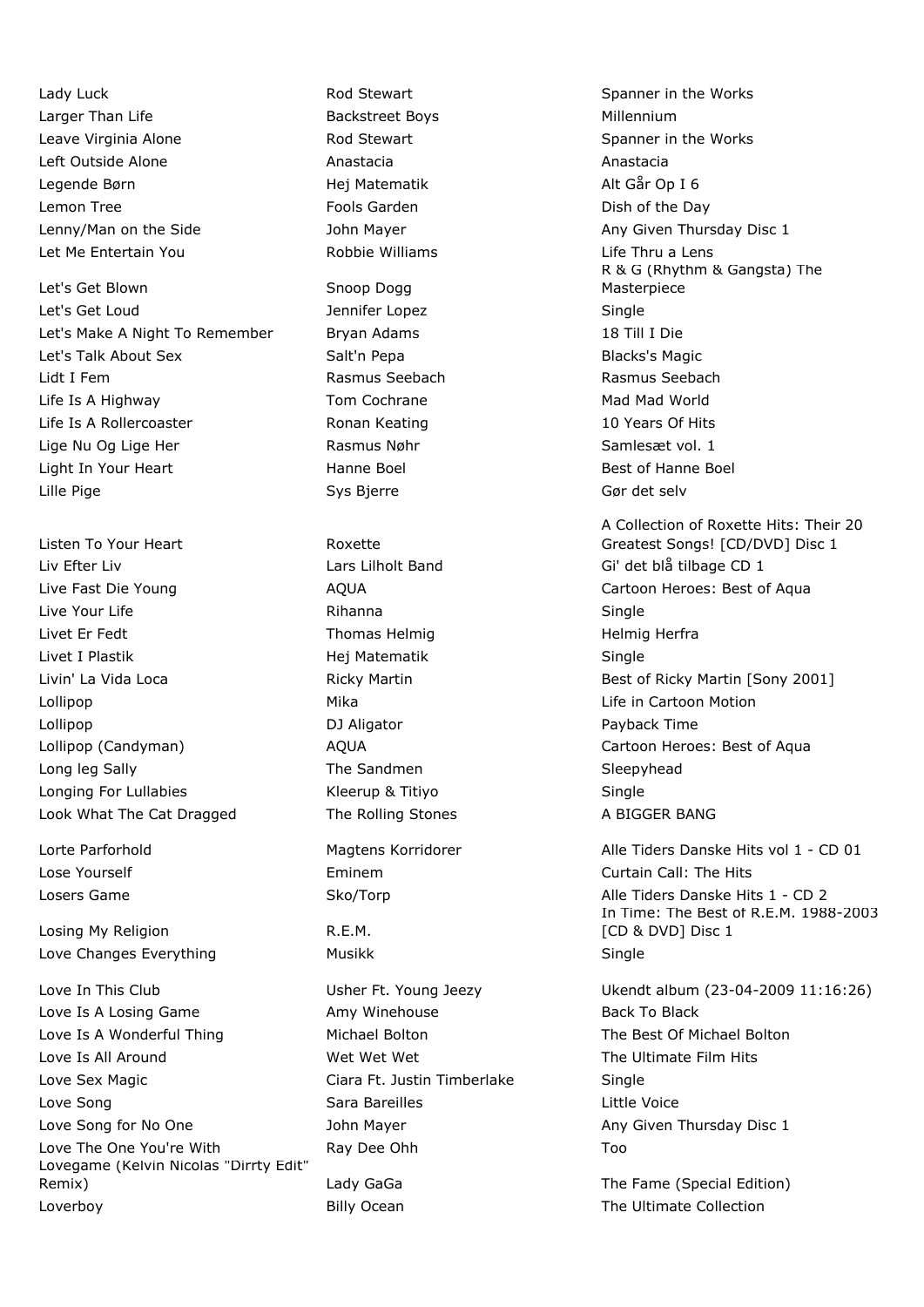Lovin' Each Day **Ronan Keating** Destination Lækker Nik & Jay De Største Lækker Nik & Jay De Største Læn Dig Tilbage The Danser Med Drenge Så længe vi er her Långsamt Lisa Nilsson Viva Macarena **Macarena** Los Del Rio Mr Music Hits 6 1996 Magerina Diskofil Dansant Magic Carpet Ride Mighty Dub Katz All 90s Disc 3 Magnificent **No Line In The Horizon** U2 No Line In The Horizon Maid Of Orleans (Video Mix) Watergate Single Make You Feel My Love **Adele** 19 Adele 19 Adele 19 Adele 19 Adele 19 Adele 19 Adele 19 Adele 19 Adele 19 Adele 19 Adele 19 Adele 19 Adele 19 Adele 19 Adele 19 Adele 19 Adele 19 Adele 19 Adele 19 Adele 19 Adele 19 Adele 19 Malaga **Thomas Helmig Herfra** Helmig Herfra Malene Sys Bierre Gør det selv Mallebrok Lars Lilholt Band Gi' det blå tilbage CD2 Mama Africa **Akon** Akon Akon **Akon** Akon Konvicted Man On The Moon New York R.E.M.

María **Martin Single Martin Single Single** Ricky Martin Single Massachusettes På Slaget 12 Let's Dance 3 Me & Mr Jones **Amy Winehouse** Amy Winehouse Back To Black Meet Me Halfway **Black Eyed Peas** Single Melt My Heart to Stone **Adele** 19 Adele 19 Adele 19 Adele 19 Adele 19 Adele 19 Adele 19 Adele 19 Adele 19 Adele 19 Adele 19 Adele 19 Adele 19 Adele 19 Adele 19 Adele 19 Adele 19 Adele 19 Adele 19 Adele 19 Adele 19 Adele 19 Mercy Single Single Single Single Single Single Message in a Bottle **Any Clubst Communist Communist Communist Communist Communist Communist Communist Communist Communist Communist Communist Communist Communist Communist Communist Communist Communist Communist Communist** Mexico Ligger I Spanien **Nephew Nephew Interkom Kom Indertity** Mig Og Mine Venner The Bamses Venner The Levende lys Mikkel Han Var Død (Live) Lars Lilholt Band Gi' det blå tilbage CD2

Milk And Toast And Honey Roxette Million Dollar Bill Whitney Houston Single Min Man Lisa Nilsson Små Rum Min Piges Slikkepind Shubidua Shu-bi-dua 13 Miss Sarajevo U2/Luciano Pavarotti The Best of 1990-2000 Missing You **Tima Turner** All the Best Disc 1 Missing You **Beth Hart Beth Hart** 37 Days Missing You [Todd Terry Remix] **Everything But the Girl Missing You [Todd Terry Remix]** Everything But the Girl MJ Megamix Michael Jackson Single MMMBop **MMMBop** Hanson Hanson MMMBop [US Single #1] Mockingbird Eminem Curtain Call: The Hits Mom in Love & Daddy in Space Kashmir The Good Life Mona Lisa **Madsen Madsen** Johnny Madsen Madsen Madsens Største Disc 2

Makes Me Wonder **Maroon 5** Maroon 5 It Won't Be Soon Before Long Mambo No. 5 **Mambo No. 5** Lou Bega Mambo No. 5 [CD/Vinyl Single] Mamma Mia **Mamma Mia A Teens** A Teens Mamma Mia [CD5/Cassette Single] In Time: The Best of R.E.M. 1988-2003 [CD & DVD] Disc 1

Man! I Feel Like A Woman! Shania Twain Come On Over - International Version Marina Marina Chico & The Gypsies The Ultimate Summer Party Disc 2

A Collection of Roxette Hits: Their 20 Greatest Songs! [CD/DVD] Disc 1

Moneytalks **AC/DC** AC/DC AC/DC AC/DC AC/DC AC/DC Live [Collector's Edition] Disc 1 Monsoon **Escapology** [UK] Robbie Williams **Escapology** [UK]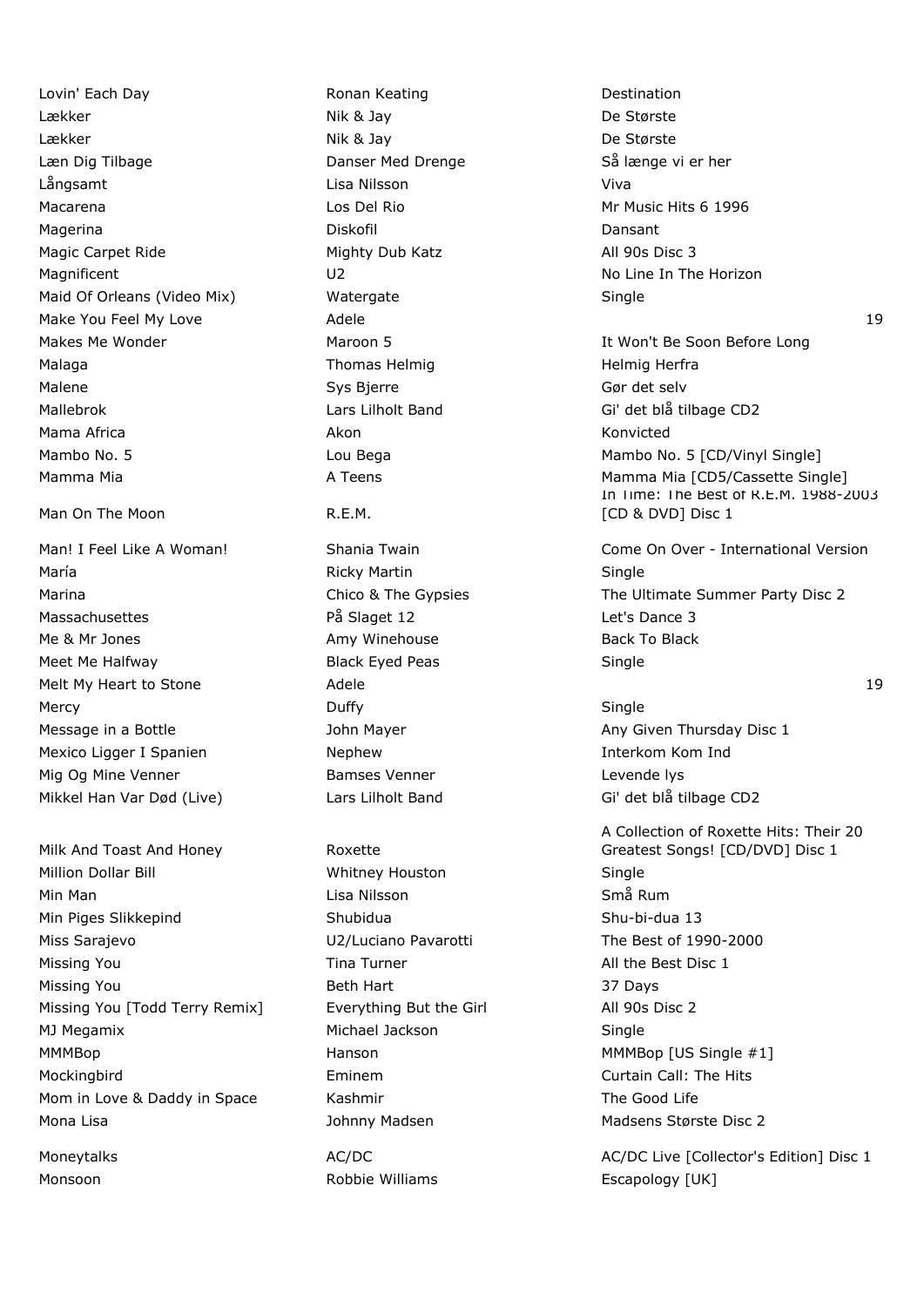My Father's Eyes **Example 20 Find Clapton** My Heart Will Go On (Love Theme From Titanic) Celine Dion My Kindred Spirit **Hanne Boel** Hanne Boel Best of Hanne Boel

My Love Is Your Love Whitney Houston No Greater Love **Amy Winehouse Amy Winehouse** Frank No Limit **2** Unlimited Dance.Dk No Love At All **Hanne Boel** Hanne Boel **Best of Hanne Boel** No Matter What **Boyzone Single** Single No Matter What You Do Olivia Newton John Single No One and Alicia Keys and Alicia Keys and As I Am No Peace Like In Heaven **Big Fat Snake** Face Controller and the recycled - disc 2 No Promises **Brian Rice Brian Rice Confessional** No Superstar (Mr. Pink Remix) Remady P&R Houseworks No Superstar (Radio Mix) Remady P&R Forms and Houseworks Nobody's Man Tina Dickow The University Melcome Back Colour Nothing Else Matters **Metallica** Metallica Metallica

Monster Michael Jackson featuring 50 Cent Michael Moody's Mood for Love **Amy Winehouse** Frank More Than Words **Extreme** Extreme Squash Hits Squash Hits Morrison, Dylan og Elvis **Northerman State Boul Krebs** Små sensationer Mos På Din Gravsten Shubidua Shu-bi-dua 13 Moving On Up **M** People **M** People **Dance.Dk** Mr. Vain **Culture Beat** Dance.Dk Music Madonna Music [Import Box Set] Muzaik [Radio Mix] **Infernal** Infernal Single My Name Is **Eminem** Eminem Curtain Call: The Hits My Stupid Mouth **Mayer** John Mayer Any Given Thursday Disc 2 Mysterious Girl **Europe Communist Communist Peter André** Communist Communist Communist Communist Communist Communist Communist Communist Communist Communist Communist Communist Communist Communist Communist Communist Commu Mænds Ruin Jokeren Gigolo Jesus Nat i Oslo Poul Krebs Små sensationer Nattegn Johnny Madsen Madsen Madsens Største Disc 2 Natten Falder På **Rasmus Seebach** Rasmus Seebach Rasmus Seebach Natteravn Rasmus Seebach Rasmus Seebach Ned Til Mormor Souvenirs Villa Danmark Neon **Network Constructs** 2 John Mayer Any Given Thursday Disc 2 Nik & Jay Nik & Jay De Største Nine Million Bicycles **Nine Action Contains Active Melua** Piece By Piece By Piece Nitten **Thomas Holm** Single Single

Clapton Chronicles: The Best of Eric Clapton [Australia Bonus Tracks] My Heart Will Go On: Love Theme from Titanic My Love [Edit] Westlife Unbreakable, Vol. 1: The Greatest Hits Whitney Houston The Ultimate Collection My Mamma Said **AQUA** AQUA Cartoon Heroes: Best of Aqua My Oh My **AQUA** AQUA Cartoon Heroes: Best of Aqua My Same Adele 19 Nattur I København Sammen av Statted Breutzfeldt Statter i Rugsted & Kreutzfeldt Statter i Rugsted & Statter S No Such Thing Thing Any Given Thursday Disc 1 Nobody Wants To Be Lonely Christina Aguilera/Ricky Martin Best of Ricky Martin [Sony 2001] Nordhavn Station **Magtens Korridorer** Alle Tiders Danske Hits 1 - CD 2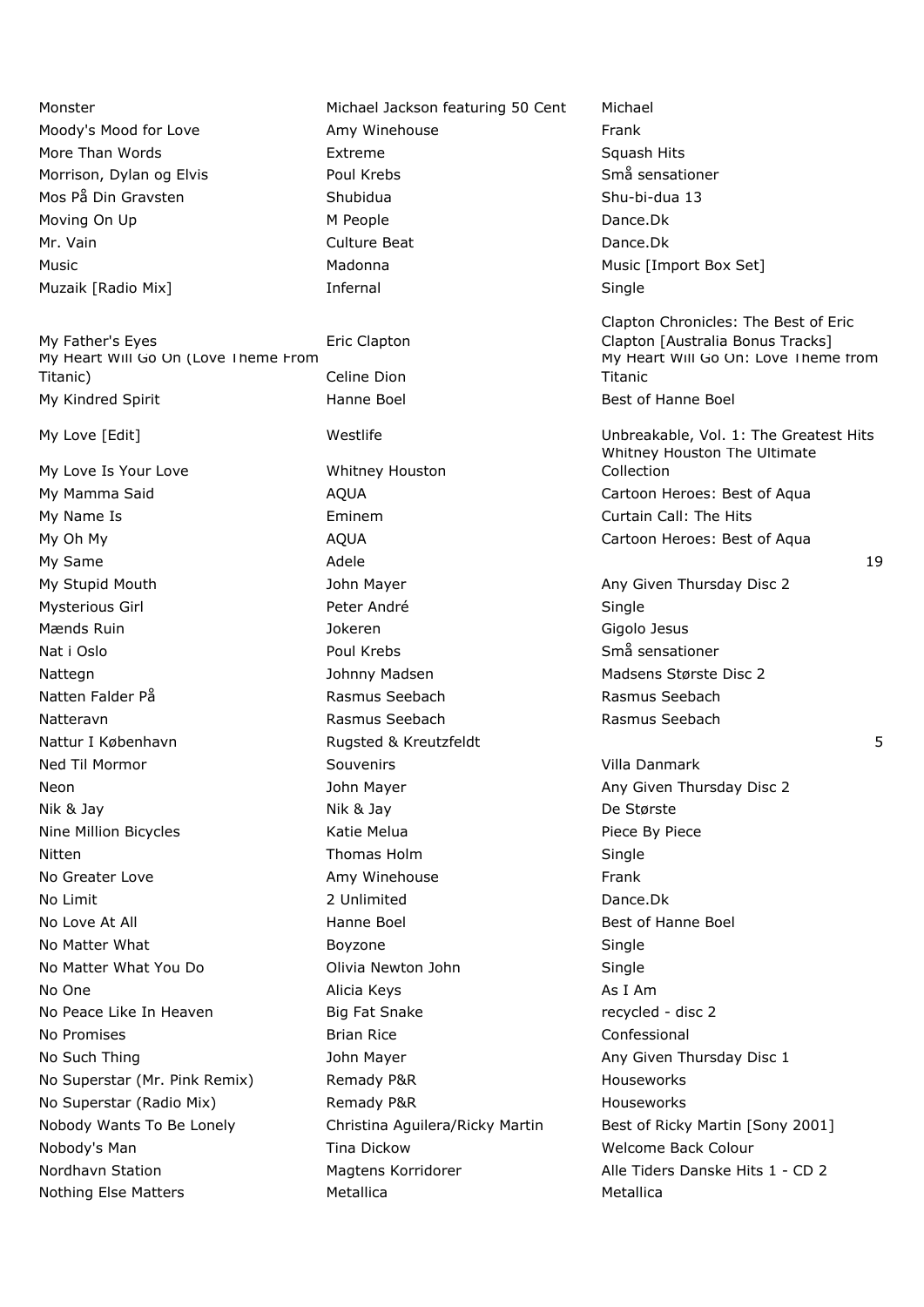Now That We Found Love **Heavy D & The Boys** Dance.Dk Nu Gynger Jeg I Regnbuen Skipper & Co 16 Gyldne Hits Numb [New Mix] COME CONSERVING DEVICES 2000 U2 CONSERVENT DEVICES 1990-2000 Nutrocker and the På Slaget 12 Let's Dance 3 Næ Næ Me Næ Me Næ Mine Damer og Herrer Næh Næh Ufo Yepha Ft. Anna David Dance Chart 23 CD1 Næsen hjemad (Club ver) Dodo And The Dodo's Dodo And The Dodo And The Dodo's 2 Når Du Engang Kommer Hjem Lis Sørensen Allerstorste Sange Disc 2 Når Kærlighed Dør Tina Siel Mine Favoritter October Rain **El Camino Communist Communist Communist Communist Communist Communist Communist Communist Communist Communist Communist Communist Communist Communist Communist Communist Communist Communist Communist Communis** October Song The Control of Amy Winehouse Trank Amy Minehouse Trank Ofelia Lars Lilholt Band Gi' det blå tilbage CD 1

Oh No (Featuring 50 Cent) Snoop Dogg

On A Long Lonely Night (Live) Sko/Torp On The Run North Control Controller Colour Time Dickow Network and Welcome Back Colour One U2 The Best of 1990-2000 One **Backstreet Boys** Backstreet Boys **Millennium** One **Tima Dickow The Dickow** Welcome Back Colour One Heart **Celine Dion** Celine Dion **Single** 

One Moment In Time Whitney Houston

Pass It Pass It Snoop Dogg Paying The Price Of Love **Bee Gees** Beer Size Isn't Everything Peace Love & Harmony **Cut'n Move Peace, love & harmony** 

Oh No, Not You Again The Rolling Stones A BIGGER BANG Ok Fred Chilly White & Kenny Peach Honkies Pon the Case Ok Reneé **Thomas Helmig El Camino** Old Before I Die Robbie Williams Life Thru a Lens Om Du Var Jag Lisa Nilsson Viva

Onkel Christian **Christian** Lars Lilholt Band Gi' det blå tilbage CD 1 Only Girl (In The World) Rihanna Loud Oops I Did It Again **Britney Spears** Single Op Med Ho'det Natasja Natasja Single Op Og Ned Thomas Helmig Herfra Open Arms **Tina Turner** All the Best Disc 1 Open Sesame **Leila K.** All 90s Disc 2 Open Wide **Tima Dickow Tina Dickow** Welcome Back Colour Operation Blade **Public Domain** Single Otherside **The Red Hot Chili Peppers** single Out Of Touch **Now Dance 2005** Uniting Nations Now Dance 2005 Over My Shoulder **Mike And The Mechanics** Hits Over Stregen Sanne Salomonsen Sanne Salomonsen Unico Pandora's Box **COMP** COMD COMD **The OMD** Singles Party I Provinsen **Hej Matematik** Alt Går Op I 6

R & G (Rhythm & Gangsta) The Masterpiece Om Hundrede År Kim Larsen Hvem Kan Sige Nej Til en Engel Hvem Kan Sige Nej Til en Engel On A Long Lonely Night Sko/Torp Alle Tiders Danske Hits vol 1 - CD 01 The very best of SKO/TORP, Glorious Days Disc 2 Whitney Houston The Ultimate Collection Paparazzi **Lady GaGa** The Fame (Special Edition) Contains the Fame (Special Edition) Paseo Con Amor **Lis Sørensen** Lis Sørensen Allerstorste Sange Disc 1 R & G (Rhythm & Gangsta) The Masterpiece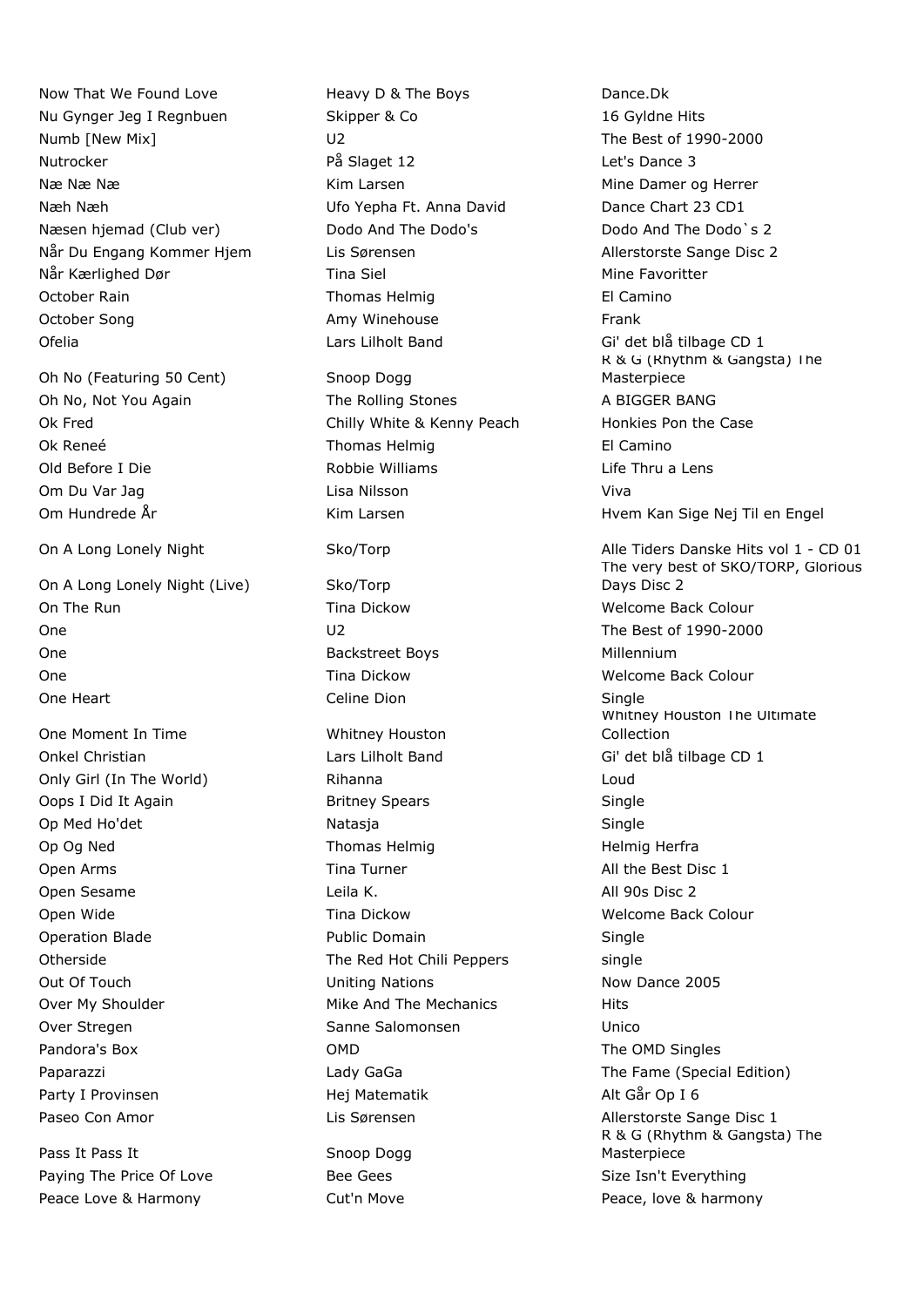Penge Ind På Torsdag **Brund and På Torsdag** Østkyst Hustlers **Fuld af løgn** Perfectly Lonely **Battle Studies** John Mayer **Battle Studies** Battle Studies Phatt Bass (Aquagen Club Mix) Warp Brothers vs Aquagen Single Phatt Bass (Aquagen Short Mix) Warp Brothers vs Aquagen Single Piece Of Me (Main Version) Britney Spears Blackout Pigen med det røde hår (Club ver) Dodo and the dodo's Dodo And The Dodo's 2 Played-A-Live **Safri Duo** Safri Duo **Channel Episode II** Please Don't Talk To Jessica **Run 4 Fundament Container Hits** Happy Summer Hits Please Don't Go **Double You All 90s Disc 1** Double You **All 90s Disc 1** 

Please Forgive Me **Bryan Adams** Bryan Adams So Far So Good Please Mister Postman **På Slaget 12** Passe 12 Let's Dance 3 Polka Tæskeholdet Vi sparker røv Pop-Pop! Nik & Jay De Største

Pressure Down **Full House** John Farnham Full House Full House Pretty Fly (For A White Guy) The Offspring The Structure Americana Prinsessen Af Ålborg North States Book Krebs Smången Små sensationer Proletar **Suspekt Suspekt** Proletar Prima Nocte Pullover (Overdose Version) Snack Feat. Shaydie Single Pullover (Video Edit) Snack Feat. Shaydie Single Pump It Up **Danzel** Single Push The Feeling On **Nightcrawlers** All 90s Disc 3 Put Your Hands Up In The Air **Single Single Single** Single Quanto Amore Sei Eros Ramazzotti Single

Rain Keeps On Falling The Rice Little Penguins The Hits, News & Live Randers Station TV 2 For dig ku' jeg gøre alting Ready To Go **Republica** Republica Ready To Go Ready To Go Ready To Go Ready To Go Ready To Go Redefinition (Radio Edit) **Infernal** Infernal Electric Cabaret Rehab **Amy Winehouse** Back To Black To Black To Black To Black Relax (Take It Easy) The Mika Life in Cartoon Motion Motion And Life in Cartoon Motion

Remember The Time Michael Jackson Return Of The Mack Mark Morrison Mark Morrison All 90s Disc 1 Rhythm Is A Dancer **Shape Shape Shape Shape Shape Shape All 90s Disc 1** Rhythm Is A Dancer 2002 Snap Vs. Run DMC Bootleg Right as Rain and the Communication of Adele 19, and the Communication of the Communication of the Communication of the Communication of the Communication of the Communication of the Communication of the Communication of t Right Here Next To You **Share To Side Up Side Up** This Side Up Right Next To The Right One Tim Christensen The Theory Honeyburst Right Round **Flo Rida** Flo Rida Right Round (Maxi) Ritmo De La Noche **Nimbus** All 90s Disc 3 River Deep Mountain High Celine Dion Falling into You

Please Don't Leave Me **Pretty Maids** most wanted new cool summerhits Poker Face **The Face Contract Contract Contract Contract Contract Contract Contract Contract Contract Contract Contract Contract Contract Contract Contract Contract Contract Contract Contract Contract Contract Contract Con** Pray Take That Greatest Hits (CD, Comp) at Discogs Greatest Hits (CD, Comp) at Discogs

Queen Of My Heart [Edit] The Unit of My Heart Integration of My Heart Integration of My Heart Integration of M Ravers' Rules Technoboy Technoboy Techno & Hardstyle Char Reach Out I'll Be There The Michael Bolton The Ultimate Collection - CD 2

Relight My Fire Take That Take That Greatest Hits (CD, Comp) at Discogs HIStory: Past, Present and Future, Book I Disc 1 Rhythm Of My Heart **Rod Stewart** Rod Stewart Some Guys Have All The Luck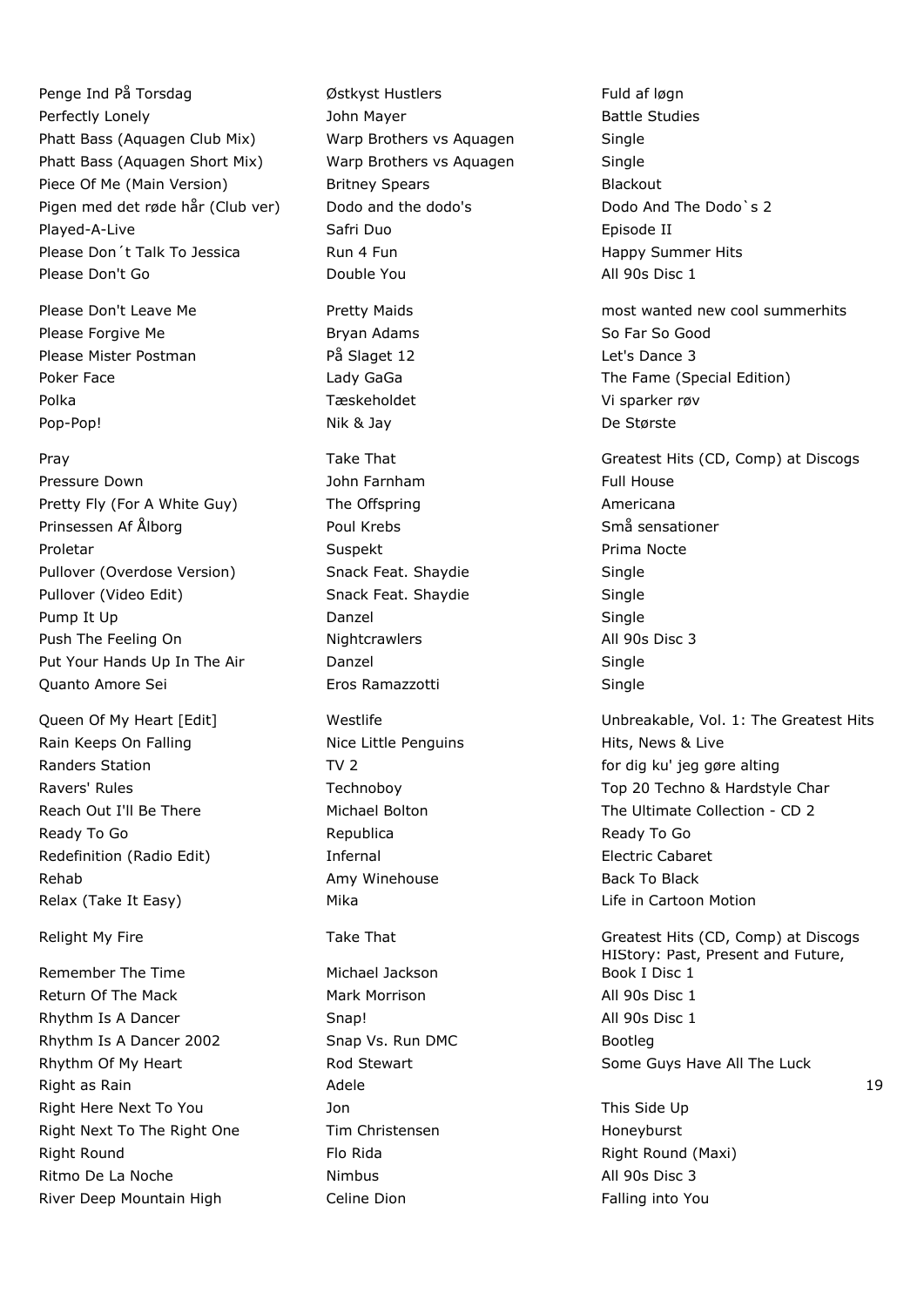Roc Ya Body (Mic Check 1,2) M.V.P. M.V.P. Rock DJ **Robbie Williams** Single Rock 'N' Roll Rodeo **Smokie** Smokie Collection Disc 1 Rock Song **Big Fat Snake** Nu Rock Song Nu

Rock You Tonight Thomas Helmig Wanted Rocket Brothers **Mathematic Exception Control** Kashmir Mathematic Control Activities Rockferry Duffy Rockferry Romeo Blå Øjne Romeo (CDM) Rose-A-Lee **Smokie Collection Disc 1** Smokie **Collection Disc 1** Our Danish Collection Disc 1 Rough Justice The Rolling Stones A BIGGER BANG Run Run Run Big Fat Snake Recycled Disc 1 Run To You **Bryan Adams** Bryan Adams So Far So Good Runaway **På Slaget 12** Current Marshall Passet 12 Let's Dance 2 Russian Roulette **Rihanna** Rihanna Single Ryst Din Røv **Nik & Jay Nik & Jay Nik & Jay Nik & Jay Nik & Jay** Nik & Jay Nik & Jay Nik & Jay Nik & Jay Nik & Jay S Og M (S&M) **Rihanna** Rihanna Loud (Explicit Version) S.O.M.M.E.R. TV 2 for dig ku' jeg gøre alting Sad But True **Metallica** Metallica Metallica Metallica Salsa Olympia **Moonjam** Moonjam Moonjam Moonjam Moonjam Moonjam's Greatest Sammen Vender Vi Strömmen Bamse 15 Stræke På Stribe Sanna Ögonblick Lisa Nilsson Viva Sarai Moonjam Moonjam's Greatest Saturday Night **All 90s Disc 1** and Monomial Multiple Minister Multiple All 90s Disc 1 Save My Love **Bruce Springsteen** The Promise Save The Last Dance For Me **På Slaget 12** det's Dance 2

Saving All My Love For You Whitney Houston Saviour's Day **Saviour's Day** Cliff Richard & The Shadows The danish collection Disc 2 Say You'll Be There **Spice Girls** Spice Girls Spice Spice Spice Spice Spice Spice Spice Scatman (Ski-Ba-Bop-Ba-Dop-Bop) Scatman John All 90s Disc 2 School Is Over **På Slaget 12** Passet 12 Let's Dance 3

Scream Janet Jackson/Michael Jackson Se Dig Ikke Tilbage Rugsted & Kreutzfeldt 5 Se Min Dukke Kim Larsen & Bellami Kielgasten Kielgasten Sealed With A Kiss **På Slaget 12** Case of the Sance 3 Searchin' My Soul **Soul** Songs from Ally McBeal Vonda Shepard Songs from Ally McBeal Seize The Day **Seize The Day** The Benefits Single Sejler Ud Lars Lilholt Band Kontakt Sejler Ud Lars Lilholt Band Gi' det blå tilbage CD 1 Self Esteem The Offspring Smash Smash Senorita Og Skæbnen Ray Dee Ohh Too Senza Una Donna **Santa Caractero State Caractero State Caracter** Squash Hits Serious Rockferry Rockferry Duffy Rockferry Rockferry Rockferry Ses Vi I Slesvig The State of School Johnny Madsen Madsen Madsens Største Disc 2 Sex Bomb [Peppermint Disco Radio Mix] Mix and Miximum Single Single Single Single Single Sex On Fire **Kings Of Leon** Communication Conly By The Night Sex On The Beach Spankers Spankers Absolute Dance Summer 2010

Rock This Country **Shania Twain** Come On Over - International Version Come On Over - International Version Roses Are Red **AQUA** Cartoon Heroes: Best of Aqua Whitney Houston The Ultimate Collection HIStory: Past, Present and Future, Book I Disc 2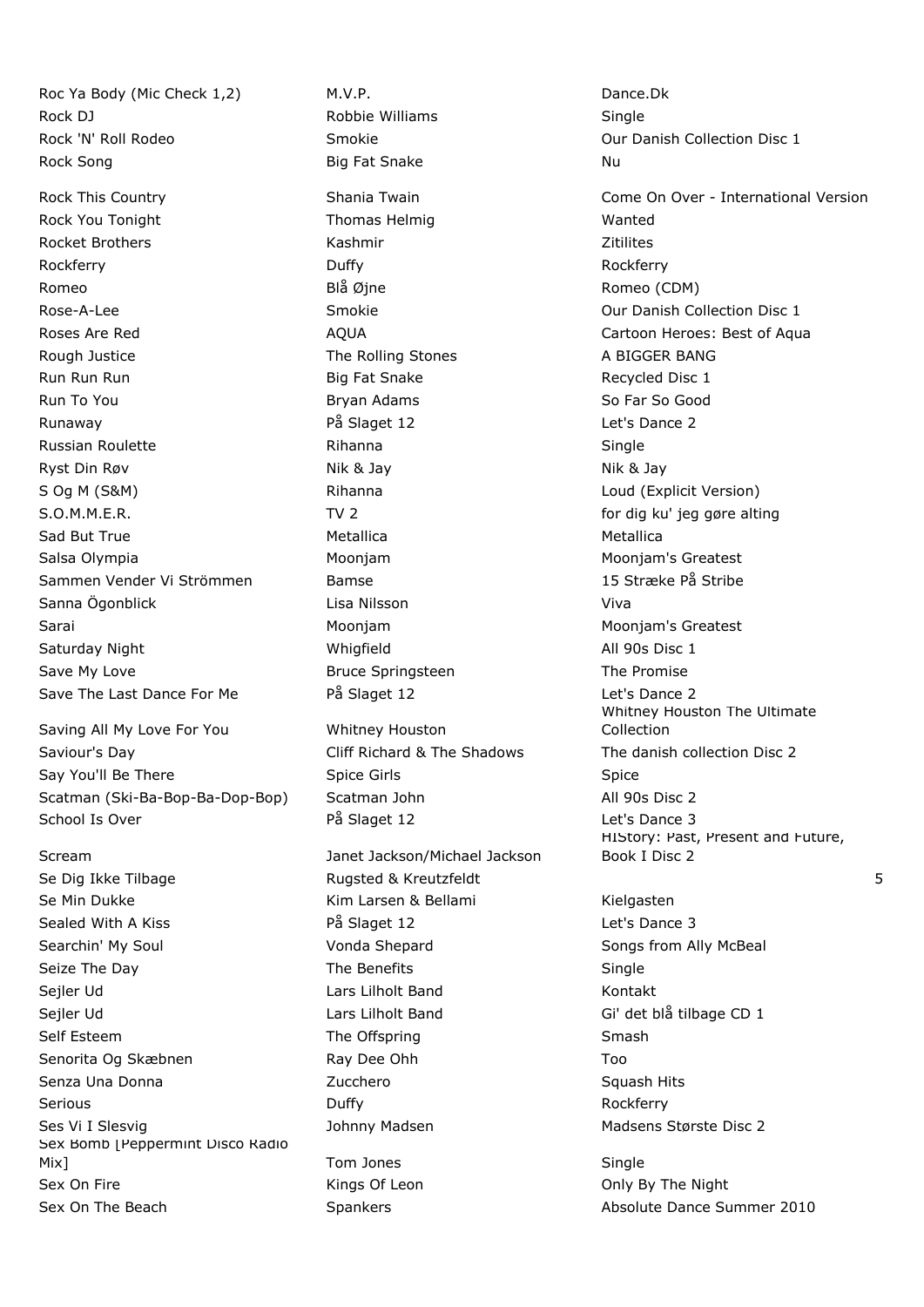She Goes Nana The Radios Single She Rides Wild Horses Smokie Collection Disc 1 She Wolf Shakira Shakira Shakira Shakira Single She'll Come Back (Feat. Sanne Salomonsen) and Big Fat Snake Nu Nu She's Got a Way **Bryan Adams** Bryan Adams 11 She's Madonna Robbie Williams She's Madonna Shit Shit TV 2 TV 2 Greatest (De Unge  $\hat{A}$ r) - disc 1

Show The World **Show The World** Martin Show The World Show The World Sick And Tired Anastacia Anastacia Sidste Time **Søs Fenger** Søs Fenger The Ultimate Film Hits Sig Ja (Thomas Barfod Remix) digter and Jokeren and Den tørstige Digter Sig Jeg Skal Rasmus Seebach Rasmus Seebach Signs (Featuring Charlie Wilson And Justin Timberlake) Snoop Dogg Silhouettes **Cliff Richard & The Shadows** The danish collection Disc 2 Simple Things Things The Cocker Joe Cocker Hits Assembly Cocker - Greatest Hits Since I Don't Have You **Gun's N' Roses** Greatest Hits Greatest Hits Sindssyg **Sindssyg Community Community** Johnny Deluxe Dansk Melodi Grand Prix 2009 Sing Hallelujah Dr. Alban/Yamboo All 90s Disc 3 Sing Hallelujah Dr. Alban Dr. Alban Dance.Dk Single Ladies **Beyonce** Beyonce **Single** Beyonce **Single** Sir Duke (Original Mix 97) Marshall Single Single Sittin' In A Window **Big fat Snake** More Fire Situation (US 12"mix) **The Pink Album** Yazoo **The Pink Album** Själen Blå, Hjärtat Svart Lisa Nilsson Viva Skater Boy **Skater Boy Avril Lavigne** Single Skivum Krat Lars Lilholt Band Kontakt Skolen Er Forbi Storm Storm Storm Single Sleeping Child **Michael Learns To Rock** Best of Michael Learns to Rock Sleeping Child [Remix] Michael Learns To Rock Best of Michael Learns to Rock

Sleeping In My Car Roxette Sleeping Satellite Tasmin Archer Tasmin Archer DriveTime Volume 3 Smack That (feat. Eminem) Akon Akon Konvicted Smells Like Teen Spirit **Single Show Warp Brothers** Single Single

Sexchikane Shubidua Shubidua Femten skarpe skud Sexed Up **Robbie Williams** Escapology [UK] Sexy Bitch **David Guetta Feat. Akon** Single Sexy Eyes **Sexy Eyes Cream Of Summer Cream Of Summer Cream Of Summer** Shaida Moonjam Moonjam's Greatest Shake Down **Akon** Akon Akon Konvicted Show Me Love **Robin S** Robin S **Dance.Dk Dance.Dk** Show Me The Meaning Of Being Lonely Backstreet Boys The Millennium

Sexual Healing The Ultimate Collection - CD 2 Shake Shake Bent Fabric Bent Fabric Alle Tiders Danske Hits 1 - CD 2

Shalala Lala **Vengaboys** Platinum Album [Import Bonus Tracks] Platinum Album [Import Bonus Tracks] She Bangs [English Version] Ricky Martin Best of Ricky Martin [Sony 2001]

R & G (Rhythm & Gangsta) The Masterpiece

A Collection of Roxette Hits: Their 20 Greatest Songs! [CD/DVD] Disc 1 Smalltown Saturday Night **Henning Stærk Greastet And Still Going Strong** Strong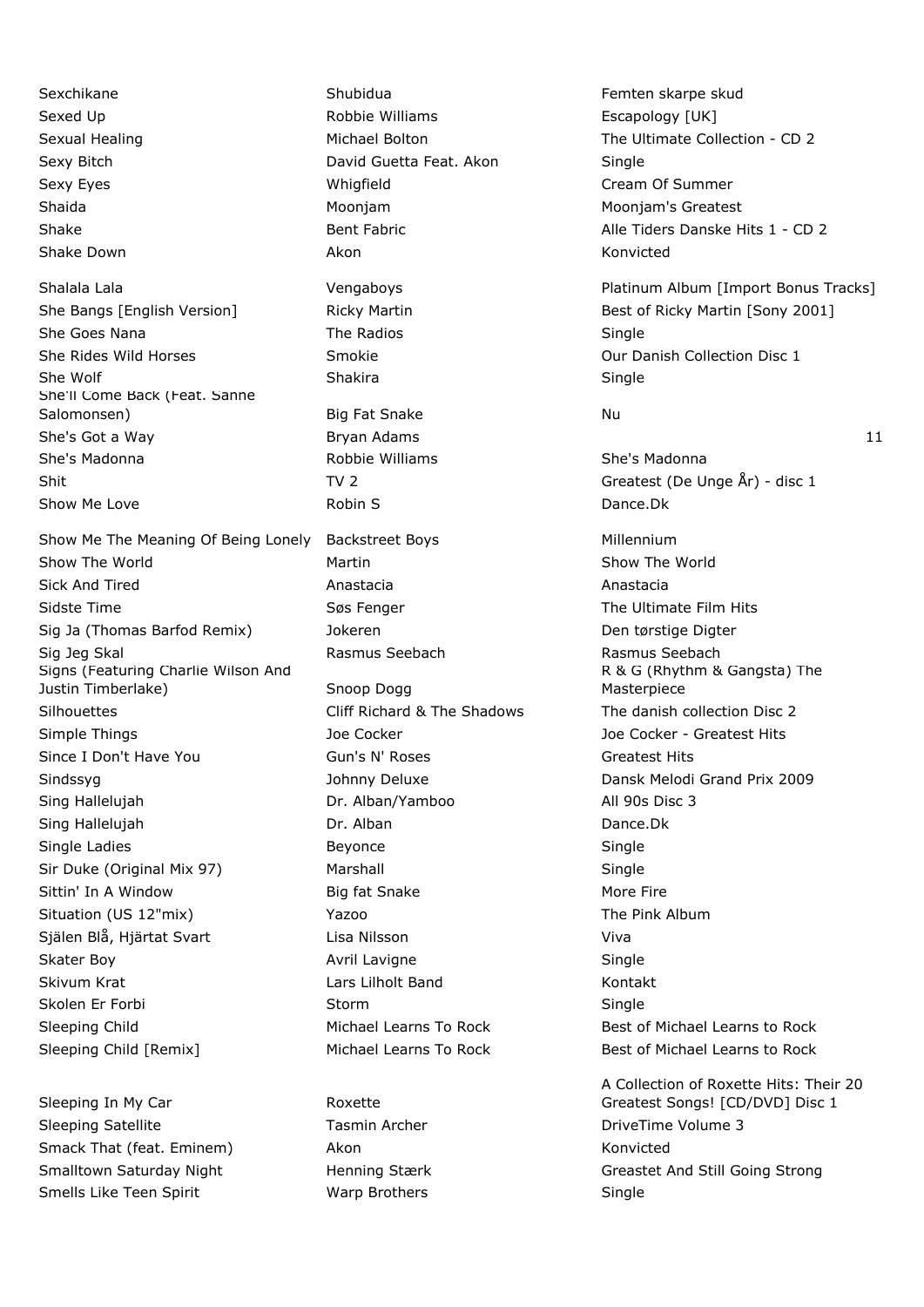Smile Michael Jackson

Somebody To Love George Michael/Queen

Something Happened On The Way To Heaven Phil Collins Hits Something Nice **Erann DD** Erann DD That's The Way For Me Something's Missing Thursday Disc 1 John Mayer Any Given Thursday Disc 1 Sometimes **Material Audio Ballerina** Heidi **Audio Ballerina** Audio Ballerina Sommer I Det Fri **Example 2** På Slaget 12 Hjem til Århus - 18 Hits Sommer I Europa Rasmus Nøhr Sommerens Sidste Sang Bamse Bamse 15 Stræke På Stribe Sommerregn Burhan G Special Edition Somom.com Jokeren Alpha Han Son Of A Preacherman **Example 2** Hanne Boel **Best of Hanne Boel** Best of Hanne Boel Songs In My Head **Big Fat Snake** Fat Snake recycled - disc 2

Sorti de l'enfer [Single malt radio mix] Infernal Sorti de l'enfer SOS Rihanna Single Soul Limbo **Musikk** Single Single Soul Shine **Beth Hart** Beth Hart 37 Days Spanish Eyes/Lola, Lola **Ricky Martin Best of Ricky Martin [Sony 2001**] Speed Of Sound and Coldplay Coldplay Cold Cold Cold at  $X \& Y$ Speedy **Speedy Kim Larsen** Gammel Hankat

Spending My Time Roxette

Spinning The Wheel George Michael Stand Cruzential Cruzential Cruzential Cruzential Cruzential

Star People George Michael Staring At The Sun [New Mix] U2 U2 The Best of 1990-2000

Smile **Michael Bolton** Michael Bolton **Vintage** Smokie Megamix Smokie Single Smuk I Nat **Burhan G** Smuk I Nat Burhan G Special Edition Små Rum Lisa Nilsson Små Rum Små Sensationer Poul Krebs Små sensationer Snow (Hey Oh) The Red Hot Chili Peppers single So What Pink Single Sober Pink Funhouse Soldaterkammerat Kim Larsen & Bellami Kielgasten Solen Er Så Rød Mor Controlle Lars Lilholt Band Collection Gi' det blå tilbage CD2 Some Unholy War **Amy Winehouse** Back To Black To Black Some Unholy War **Amy Winehouse** Back To Black To Black Somebody **Bryan Adams** Bryan Adams So Far So Good

Somethin' to Believe In The Bryan Adams 11 and the Bryan Adams 11 and the Bryan Adams 11 Something Beautiful **Robbie Williams** Escapology [UK]

HIStory: Past, Present and Future, Book I Disc 2 Some People **Supering Cliff Richard** Cliff Richard The danish collection Disc 2 Ladies & Gentlemen: The Best of George Michael [Australia] Disc 2 Someday **Michael Learns To Rock** Best of Michael Learns to Rock

Something Got Me Started Simply Red 25: The Greatest Hits [CD/DVD] Disc 2

A Collection of Roxette Hits: Their 20 Greatest Songs! [CD/DVD] Disc 1 Ladies & Gentlemen - The Best Of George Michael Ladies & Gentlemen - The Best Of George Michael

Stars Stars Simply Red 25: The Greatest Hits [CD/DVD] Disc 1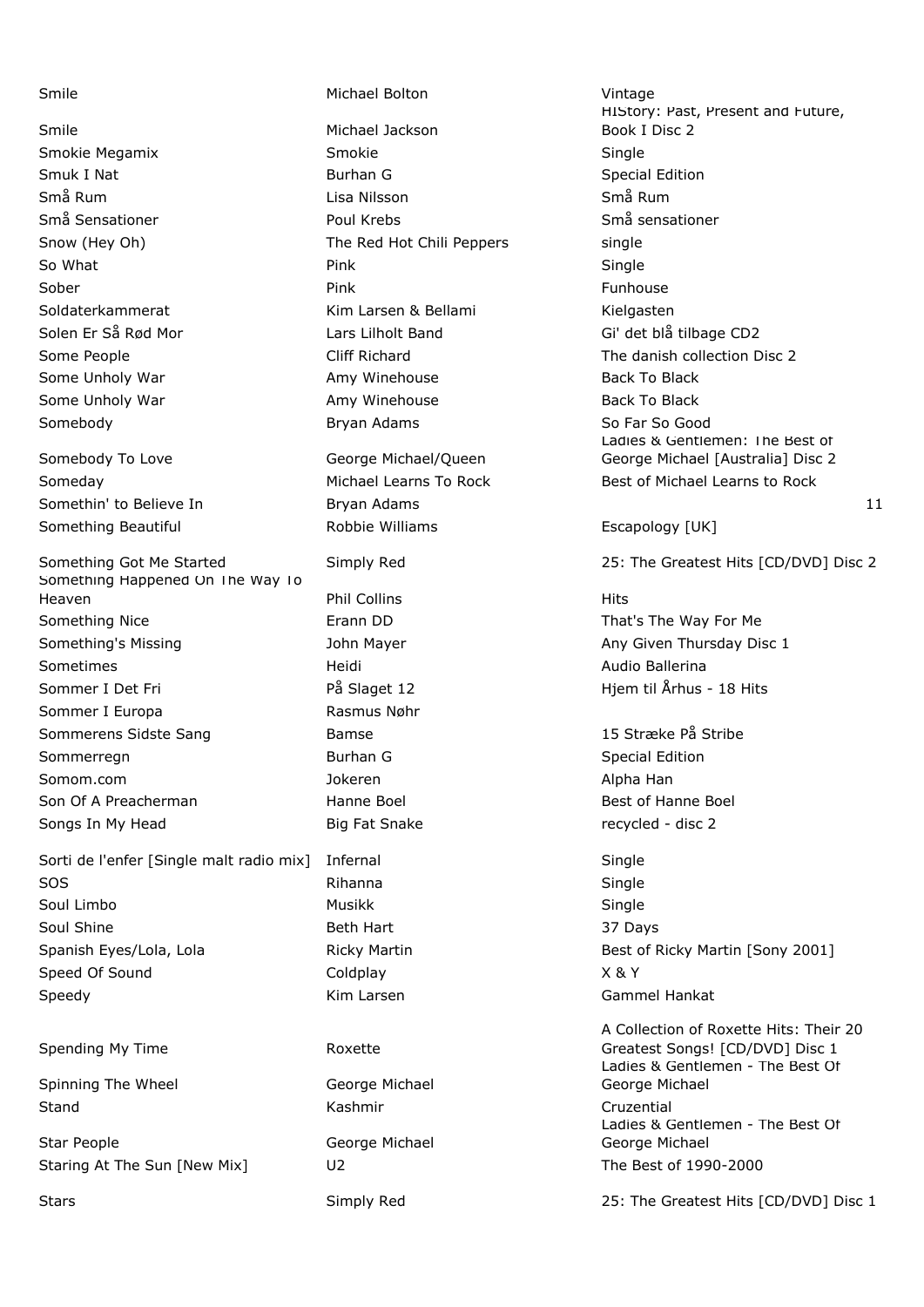Start Me Up **Salt'n Pepa Salt'n Pepa Feel the music** feel the music Starting All Over Again The Hanne Boel The Boel Best of Hanne Boel Best of Hanne Boel Stay The Night Stay The Night James Blunt Some Kind Of Trouble Steel Bars **Michael Bolton** The Ultimate Collection - CD 1 Step Yo Game Up (Featuring Lil' Jon and Trina) Snoop Dogg Stepping Stone **Duffy Containers** Duffy **Containers Rockferry** Still Believing **Erann DD** Single Still Got The Blues **Gary Moore** Gary Moore **The Best Of The Blues** Still Got The Blues Stille Og Rolig Knald På (Rune RK Remix) Channel Communication Communication Channel Ufo & Yepha Single Single Stop ! Stop ! Sign Björn Again **Feel the music** is the music Straight From The Heart **Bryan Adams** Bryan Adams So Far So Good Strange Forgotten Beauty Michael Learns To Rock Best of Michael Learns to Rock Stronger Than Me **Amy Winehouse** Frank Stupid Man Nature 2012 12:30 Thomas Helmig Nature 2012 12:30 Wanted Sugar Sugar På Slaget 12 Let's Dance 3 Summer In The City **Summer In The City** Joe Cocker Joe Cocker - Greatest Hits Summer Of '69 Bryan Adams So Far So Good

Sunshine Reggae (Extended Dub Version) Laid Back Superbia **L.O.C. C. C.C. C. C.C. C.C. C.C. C.C. C.C. C.C. C.C. C.C. C.C. C.C. C.C. C.C. C.C. C.C. C.C. C.C. C.C. C.C. C.C. C.C. C.C. C.C. C.C. C.C. C.C. C.C. C.C.** Superhero **Super Heroes** Daze **Daze Contract Contract Contract Contract Contract Contract Contract Contract Contract Contract Contract Contract Contract Contract Contract Contract Contract Contract Contract Contract Cont** Superstar **Christine Milton** Christine Milton **Single** 

Sut Den Op Fra Slap (Artmus Re-Fix) Suspekt Dance Chart 23 CD1 Swamp Thing The Grid The Grid Dance.Dk Sweet About Me Gabriella Cilmi Lessons To Be Learned Sweet Child O' Mine Gun's N' Roses Greatest Hits Greatest Hits Sweet Nothin's The Communication of the Slaget 12 Let's Dance 2 Switch **Markovich Audio Ballerina** Heidi **Heidi** Audio Ballerina

Syd For Køge Kim Larsen Syrup & Honey **Business Control** Duffy **Rockferry** Rockferry Säg Det Igen Lisa Nilsson Små Rum Sækken I Katten Martin (\* 1918)<br>Nordisk karen Single Single Sømand af verden (Club ver) Dodo And The Dodo's Dodo And The Dodo`s 2 Sømand Ombord Kim Larsen & Kjukken En Lille Pose Støj Sådan Nogen Som Os Som Boul Krebs Som Somå sensationer Ta' Kæresten I Hånden **På Slaget 12** Hjem til Århus - 18 Hits Take the Box **Amy Winehouse** Frank Take Your Mama Scissor Sisters Scissor Sisters and Science of the Science of the Science of the Science of the S Talk It Out **Hanne Boel** Hanne Boel **Best of Hanne Boel** Taxa Sanne Salomonsen Unico Teardrops In Heaven The Sanne Salomonsen The Hits Care The Hits Tears Dry On Their Own **Amy Winehouse** Back To Black To Black

Tears In Heaven **Example 20** Eric Clapton

R & G (Rhythm & Gangsta) The Masterpiece

Sunrise Simply Red 25: The Greatest Hits [CD/DVD] Disc 1 Sunshine Reggae: The Best of Laid Back

Sure Take That Greatest Hits (CD, Comp) at Discogs Greatest Hits (CD, Comp) at Discogs

Kim Larsen's Greatest: Guld & Grønne Skove

Clapton Chronicles: The Best of Eric Clapton [Australia Bonus Tracks]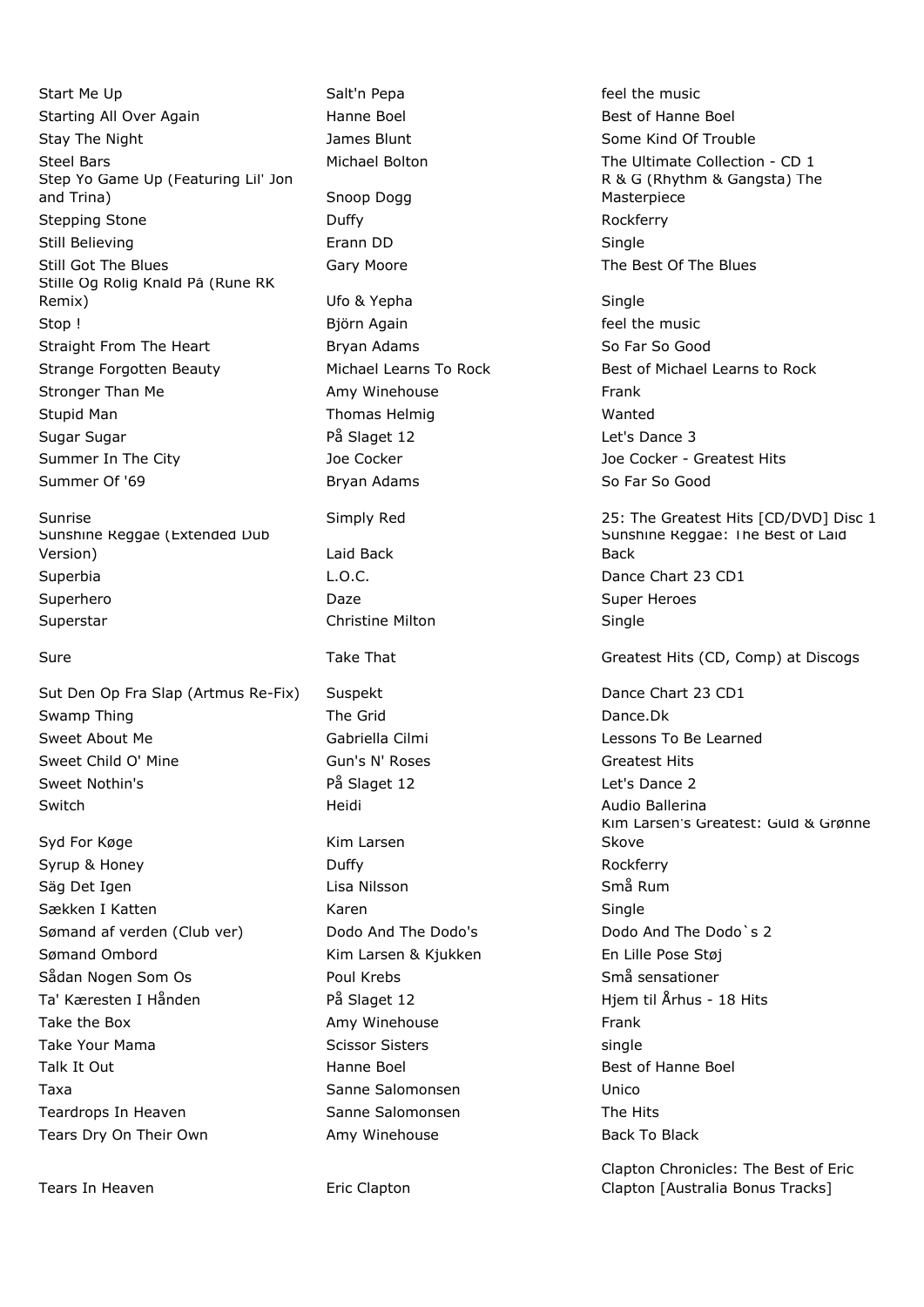Teenage Dirtbag November 2012 - Wheatus November 2013 - Single Tele **Barcode Brothers Barcode Brothers** Swipe Me Telegram För Fullmånen Lisa Nilsson Små Rum Tennesee Waltz **Diskofil** Diskofil **Plagiat** Plagiat Tennesee Waltz **På Slaget 12** det's Dance 3

That's Freedom John Farnham Full House That's Not My Name The Ting Tings The Ting Tings Single The Actor **Michael Learns To Rock** det bedste af dansk musik

The Battle - DJ Quicksilver Video Mix Watergate Single The Devil Made The Boogie Stan Urban Single Single The Edge Of Glory **State Acids** Lady GaGa **Born This Way** The Fame (Album Mixtape Medley) Lady GaGa The Fame (Special Edition) The Flood **Take That Single Single** Single The Game Of Love Santana Feat. Michelle Branch Ultimate Santana The Ketchup Song The Ketchup Cas Ketchup Single The Locomotion **På Slaget 12** Passet 12 Let's Dance 2

The Look **Roxette** The Loser Sign The Loser Sign According the Hej Matematik Single

The Most Beautiful Girl In The World Prince The Most Beautiful Girl in the Most Beautiful Girl in the The Power Snap!/Tom Novy All 90s Disc 3

The Real Slim Shady **Eminem** Eminem Curtain Call: The Hits The Rhythm Of The Night Corona **Corona** Corona All 90s Disc 2 The Rhythm Of The Night (Mad Summer Club Mix) **Summer Club Mix** verano **Single** Single The Second You Sleep Saybia Saybia Saybia The Second You Sleep The Shoop Shoop Song (It's In His Kiss) Cher Cher Cher DriveTime Volume 3 The Show Must Go On **Cueen** Greatest Hits, Vol. 2

The Sidewinder Sleeps Tonite **R.E.M.** The Spell **Alphabeat** Alphabeat **Single** The Tide Is High (Get The Feeling) (Radio Mix) **Atomic Kitten** Feels So Good **Atomic Kitten** Feels So Good The Unforgiven and Metallica Metallica metallical metallical metallical metallical metallical metallical metallical metallical metallical metallical metallical metallical metallical metallical metallical metallical metalli Timbaland Single Single Single The Way To Your Heart(Extended) Soulsister Soulsister Soulsister Criginal Hits The Whistle Song The Whistle Song The Whistle Song Payback Time The Wrong Reasons **Maggie Reilly/Smokie** Our Danish Collection Disc 1 The zephyr song The Red Hot Chili Peppers single There Is A Party **There Is A Party Community** DJ Bobo **Happy Summer Hits** 

The Bad Touch The Bloodhound Gang Single

Tears On My Pillow Kylie Minogue Lovesongs Top 100 Disc 2

That Don't Impress Me Much Shania Twain Come On Over - International Version That's Why (You Go Away) Michael Learns To Rock Best of Michael Learns to Rock The Actor **Michael Learns To Rock** Best of Michael Learns to Rock

The Air That I Breathe Simply Red 25: The Greatest Hits [CD/DVD] Disc 1

A Collection of Roxette Hits: Their 20 Greatest Songs! [CD/DVD] Disc 1

The Razor's Edge The AC/DC AC/DC AC/DC AC/DC Live [Collector's Edition] Disc 1

In Time: The Best of R.E.M. 1988-2003 [CD & DVD] Disc 1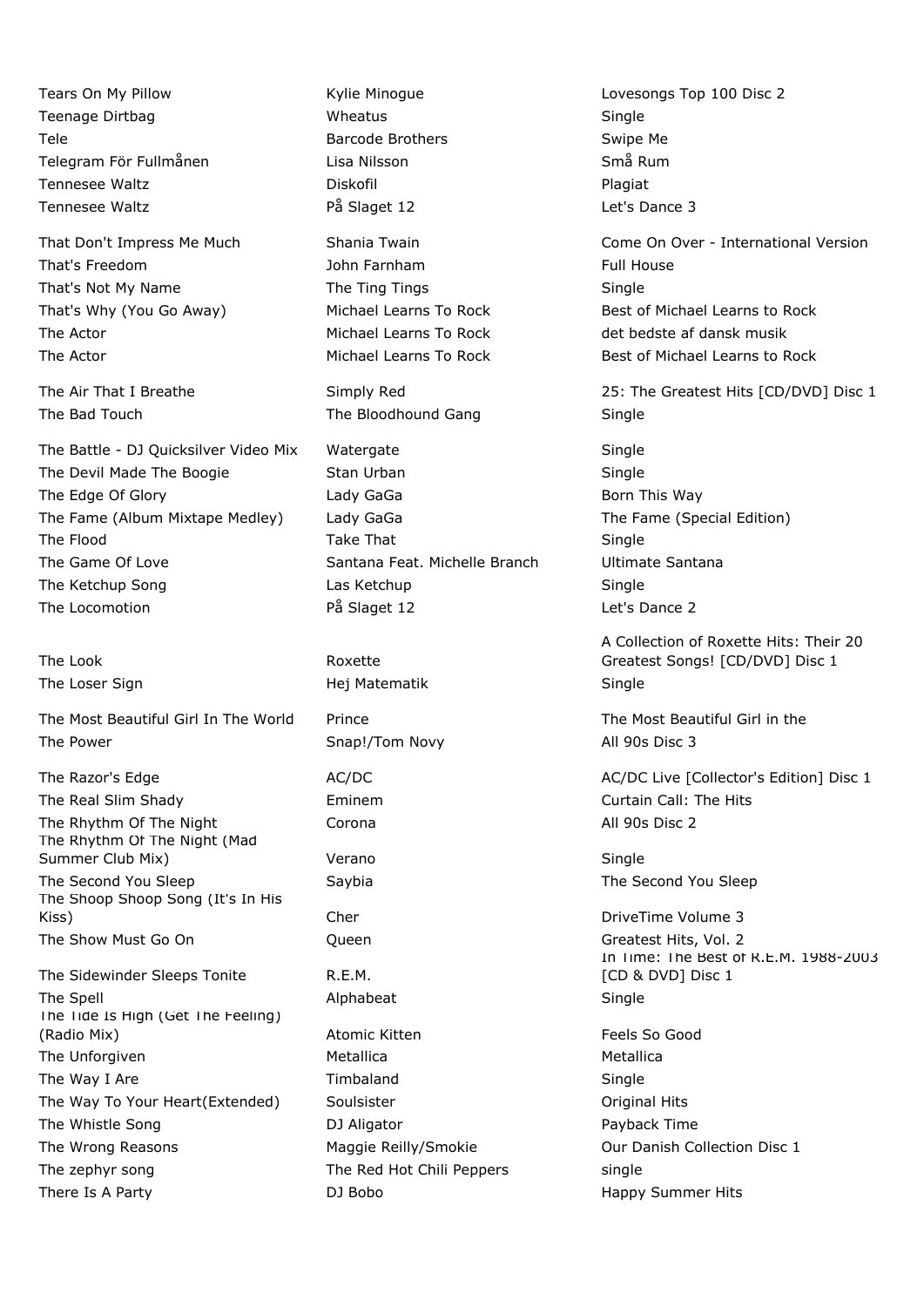There'll Be Sad Songs (To Make You Cry) Billy Ocean Lovesongs Top 100 Disc 2

They Don't Care About Us Michael Jackson Think Twice **The Celine Dion** Celine Dion **Think Twice** Think Twice This Is How We Party **SOAP** SOAP Single This Is The Life **Amy MacDonald** This Is The Life Amy MacDonald This Love **Maroon 5** Maroon 5 Songs About Jane This Pretty Face **Amy Macdonald** Amy Macdonald A Curious Thing Thranens Trommeshow Lars Lilholt Band Den 7. dag

Ticket To Peace Moonjam Moonjam's Greatest Tiden Heler Ingen Sår **Burhan G** Special Edition Tik Tok Ke\$ha Animal Til Dig Rasmus Seebach Rasmus Seebach Time Love And Tenderness The Ultimate Collection - CD 1 Tines Sang The Sang Lars Lilholt Band Gi' det blå tilbage CD2 To Know Him Is To Love Him **På Slaget 12** en and the Let's Dance 2 To Som Elsker Hinanden Kim Larsen Kim Larsen Kim Larsen & Kjukken Tom Traubert's Blues [Waltzing The Definitive Rod Stewart The Definitive Rod Stewart

Too Funky **George Michael** Toxic **Britney Spears** Single Transparent & Glasslike Carpark North Carpark North Travelogue **Kashmir** Kashmir Cruzential Treat Me Right National Communist Chemical Thomas Helmig National Members Wanted Tror På Dig Lisa Nilsson Viva

True Confessions Sko/Torp Tu Es Fouto (Radio Edit) In-Grid Single Två Utbrunna Ljus Lisa Nilsson Viva Twistin The Night Away **På Slaget 12** Let's Dance 3 Two Princess **Spin Doctors** Single Single Tænder På Dig Jakob Sveistrup Jakob Sveistrup Tårer Taler Sandt **Bamses Venner** Bamses Venner Bamse<sup>r</sup>s Allerbedste Ude På Noget På Slaget 12 Hjem til Århus - 18 Hits Umbrella Rihanna Single Un-Break My Heart **Toni Braxton** Communication Single

Unbreakable (Album Version) Michael Jackson The Ultimate Collection Unchain My Heart Joe Cocker Joe Cocker - Greatest Hits

Under Samme Sol Rasmus Seebach Rasmus Seebach Under the bridge The Red Hot Chili Peppers single Upside Down **Cut'n Move Cution** Cutto **Peace, love & harmony** 

HIStory: Past, Present and Future, Book I Disc 2 Thunderstruck AC/DC AC/DC AC/DC AC/DC AC/DC Live [Collector's Edition] Disc 1 Tired Adele 19 Tonight We Have The Stars **Bryan Adams** 11 **Bryan Adams** 11 Ladies & Gentlemen - The Best Of George Michael Tro Kun På Det Bedste På Slaget 12 Hjem til Århus - 18 Hits The very best of SKO/TORP, Glorious Days Disc 2 Turn Back Time **AQUA** AQUA Cartoon Heroes: Best of Aqua Twist Of Love **Sidsel Ben Semmane** 13 rigtige grand prix hits 16 rights and prix hits

Unbreakable Westlife Unbreakable, Vol. 1: The Greatest Hits

Uncle John From Jamaica **Vengaboys Platinum Album [Import Bonus Tracks]** Platinum Album [Import Bonus Tracks]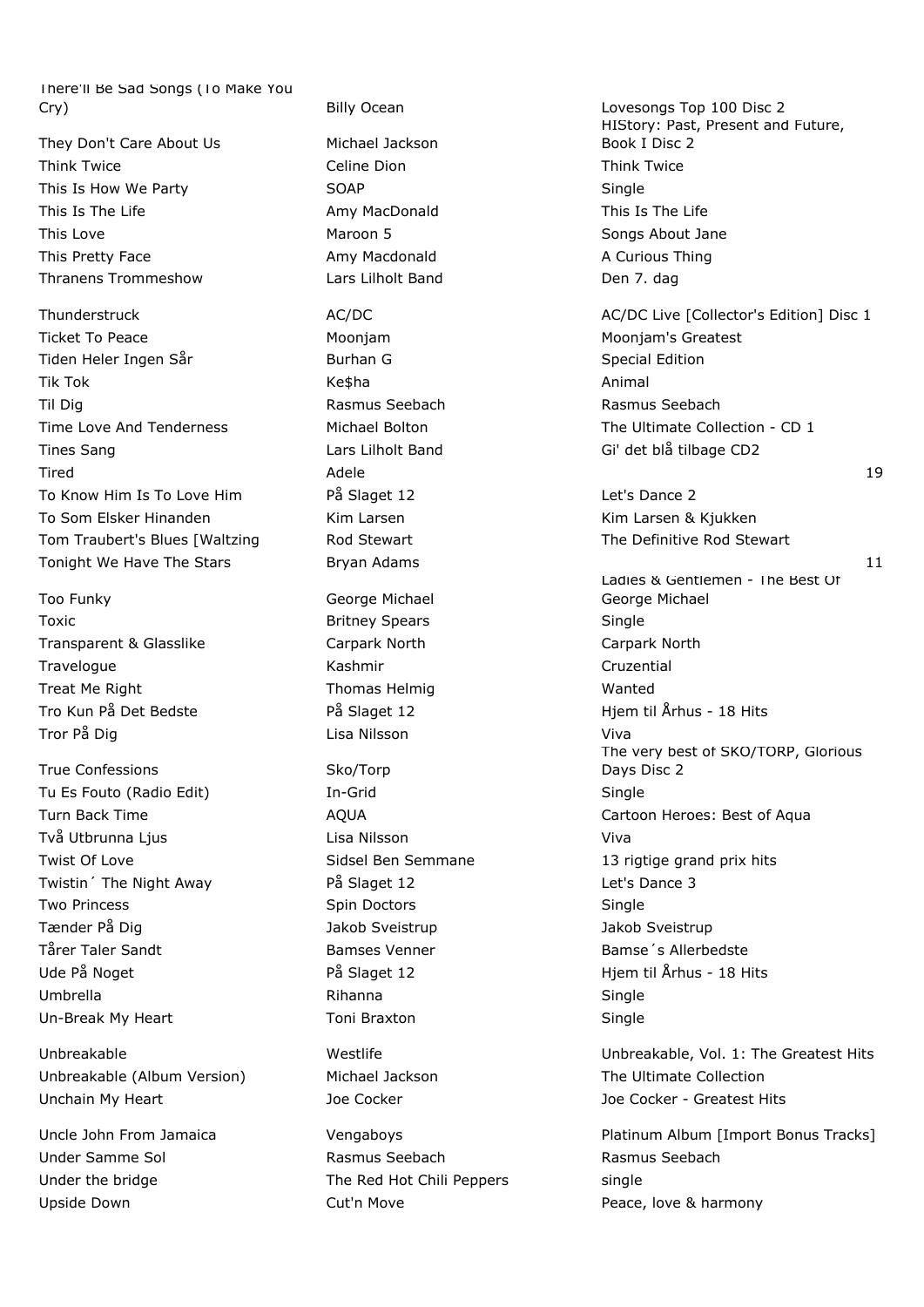Uptown Girl [Edit] The Unbreakable, Vol. 1: The Greatest Hits Use Somebody **Example 2** Kings Of Leon **Constant Conducts** Only By The Night Va Fangool Nephew Nephew Single Vad Har Hänt Här Lisa Nilsson Små Rum Valerie **Amy Winehouse** Back To Black To Black To Black To Black To Black To Black Valmuevejene Neighbours Neighbours det gådefulde folk / 2005 vamos ala playa (2010 Version) Radio Edit **Edit** Community Community Community Vamos A La Playa Community Community Gummer Hitz 6 Var Det En Fejl? Danser Med Drenge Danser Med Drenge Var Finns du Nu Lisa Nilsson Små Rum Velkommen Til Medina Medina Velkommen til Medina Venus **På Slaget 12** Central Museum På Slaget 12 Central Museum Parties Dance 3 Verden Er I Farver **Lis Sørensen** Lis Sørensen Allerstorste Sange Disc 2 Vi Går Gennem Mørket Danser Med Drenge Så længe vi er her Vi Går Hem Lisa Nilsson Viva Vi Lever Jo I Lånte Fjer **Lars Lilholt Band** Smukkere Med Tiden Vi Lå Jo I Herning **Allan Olsen** Allan Olsen **Alle Tiders Danske Hits 1 - CD 2** Vi Skal Nok Få Gjort En Mand Ud Af Dig Danser Med Drenge Danser Med Drenge Vi Vil Ha' Sejren I Land (Club Remix) Victoria **Lars Lilholt Band** Smukkere Med Tiden Vifta Med Handerna **Basshunter** Basshunter **Single** Basshunter Single Viola Lisa Nilsson Viva Viva La Vida **Coldplay** Viva Las Vegas Communication CZZ Top Communication Createst Hits Vogue Madonna The Immaculate Collection Volleborg Bamse 15 Stræke På Stribe Voodoo Cowboy [Infernal's Radio Mix] Infernal Voodoo Cowboy [CD/Vinyl Single] Vote 4 Dick Taid Kashmir Cruzential Våren Kom I År Lisa Nilsson Små Rum Waka Waka (This Time For Africa) Shakira Ft. FreshlyGround Single Wake Up Alone **Amy Winehouse** Back To Black To Black Walk Into An Empty Room Big fat Snake More Fire Walk Like An Egyptian **Bangles** Bangles **Super Hits** Super Hits Walking On Water **National Accord Contract Accord 2** Zididada **Happy Fool** Walkmand Matematik Matematik Single Wannabe **Spice Girls** Spice Girls Spice Spice Spice Spice Spice Spice Spice Spice Warwick Avenue **Rockferry COVID-10** Duffy **Rockferry Rockferry** We Found Love **Rihanna** Rihanna **Single** Single We Like To Party (BCM Remix) Vengaboys Single Single We Like To Party (Radio) **Single Single Single** Vengaboys and Single Single Weather With You **Crowded House** MID price hits Crowded House Weekend Weekend **Matematik** Hej Matematik **Alt går op i 6** meter van de Alt går op i 6 Welcome (Into My World) Sound Of Seduction The Very Best of S.O.S Welcome To The Rainbow **Basshunter** Basshunter Single We're Going To Ibiza (Hitradio Mix) Vengaboys Single Single

Dodo & The Dodos Med VM-Landsholdet Single

Viva La Vida Or Death And All His Friends

What Becomes Of The Broken Hearted Joe Cocker **Joe Cocker - Greatest Hits**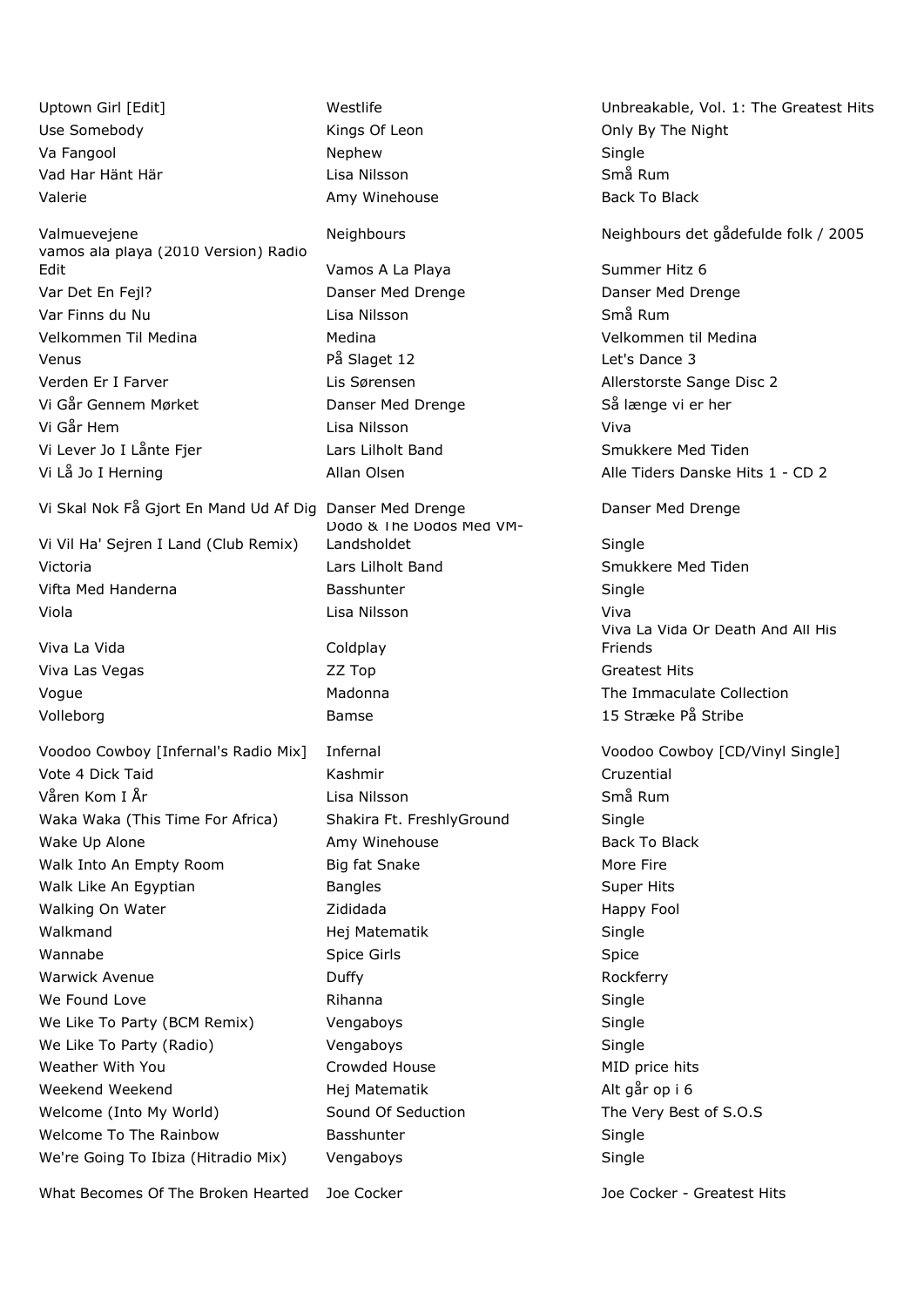What Have We Got To Lose **Hanne Boel** Boel Best of Hanne Boel What Is Love **All 90s Disc 1** and Haddaway **All 90s Disc 1** Whatever Gets You Thru The Night Henning Stærk Greastet And Still Going Strong

What's the Frequency, Kenneth? R.E.M.

Wheels Sko/Torp When I Grow Up **Pussycat Dolls Communist Single** 

When You Walk in the Room Status Ouo When You Were Young The Killers Sam's Town Sam's Town When You're Gone **Bryan Adams & Melanie C.** Anthology

Whenever You Need Me **Infernal** Therman Infernal Electric Cabaret Whenever You're Ready **Big Fat Snake** Big Fat Snake Recycled Disc 1 Whenever, Wherever **Shakira** Shakira Single Where Blue Begins Sanne Salomonsen The Hits Whiskey In The Jar **Smokie** Uncovered Uncovered Whiter Shade Of Pale **Michael Bolton** Michael Bolton The Ultimate Collection - CD 1 Whitney Houston Megamix Whitney Houston Single Who Do You Think You Are Spice Girls Spice Girls Spice Who Let the Dogs Out [Radio Mix] Baha Men Single Who Says **Same Studies John Mayer Battle Studies Battle Studies** Who The F<sup>\*\*</sup>k Is Alice Smokie Smokie **Smokie Changes** Oktoberfest Why Georgia **Mayer** John Mayer **Any Given Thursday Disc 2** and Mayer Any Given Thursday Disc 2 Wind Of Change The Scorpions Scorpions Scorpions Squash Hits

Wish I Could Fly Roxette

Would I Lie To You **Charles & Eddie** The Party Album Wouldn't It Be Good ['98 Remix] Nik Kershaw Greatest Hits Greatest Hits Wrong **Depeche Mode Depection** Depecte Mode **Wrong** 

When Love Takes Over **David Guetta Feat. Kelly Rowland** Single When The Heartache Is Over Tina Turner The Sest Disc 1 When The Night Comes The Supervisory of Cocker Joe Cocker Joe Cocker - Greatest Hits

When You Believe Whitney Houston/Mariah Carey When You Say Nothing At All **Ronan Keating 10 Years Of Hits** 10 Years Of Hits When You Walk in the Room Sanne Salomonsen Sanne The Hits

Wish You Were Here **Red Nex** Red Nex **Lovesongs Top 100 Disc 2** Witch Doctor **The Cartoons** The Cartoons Toonage Without Me Eminem Curtain Call: The Hits Without you **Chilly White & Kenny Peach** Honkies Pon the Case Without You **Mariah Carey Communist Carey** Music Box Womanizer (Main Version) Britney Spears Single Word Of Mouth **Mike And The Mechanics** Hits Working On A Dream **Bruce Springsteen** Morking On A Dream **Bruce Springsteen** 

In Time: The Best of R.E.M. 1988-2003 [CD & DVD] Disc 1 The very best of Sko/Torp glorius Days Disc 3 When I'm Gone **Eminem** Eminem Curtain Call: The Hits

> Whitney Houston The Ultimate Collection Whatever You Want: The Best of Status Quo Disc 2

When You're Looking Like That Westlife Vol. 1: The Greatest Hits

A Collection of Roxette Hits: Their 20 Greatest Songs! [CD/DVD] Disc 1 Wonderwall **Mathemoral Construction Construction** Oasis **Construction Construction Construction** (What's The Story)Morning Glory

World of Our Own [Mix] Westlife Westlife Unbreakable, Vol. 1: The Greatest Hits